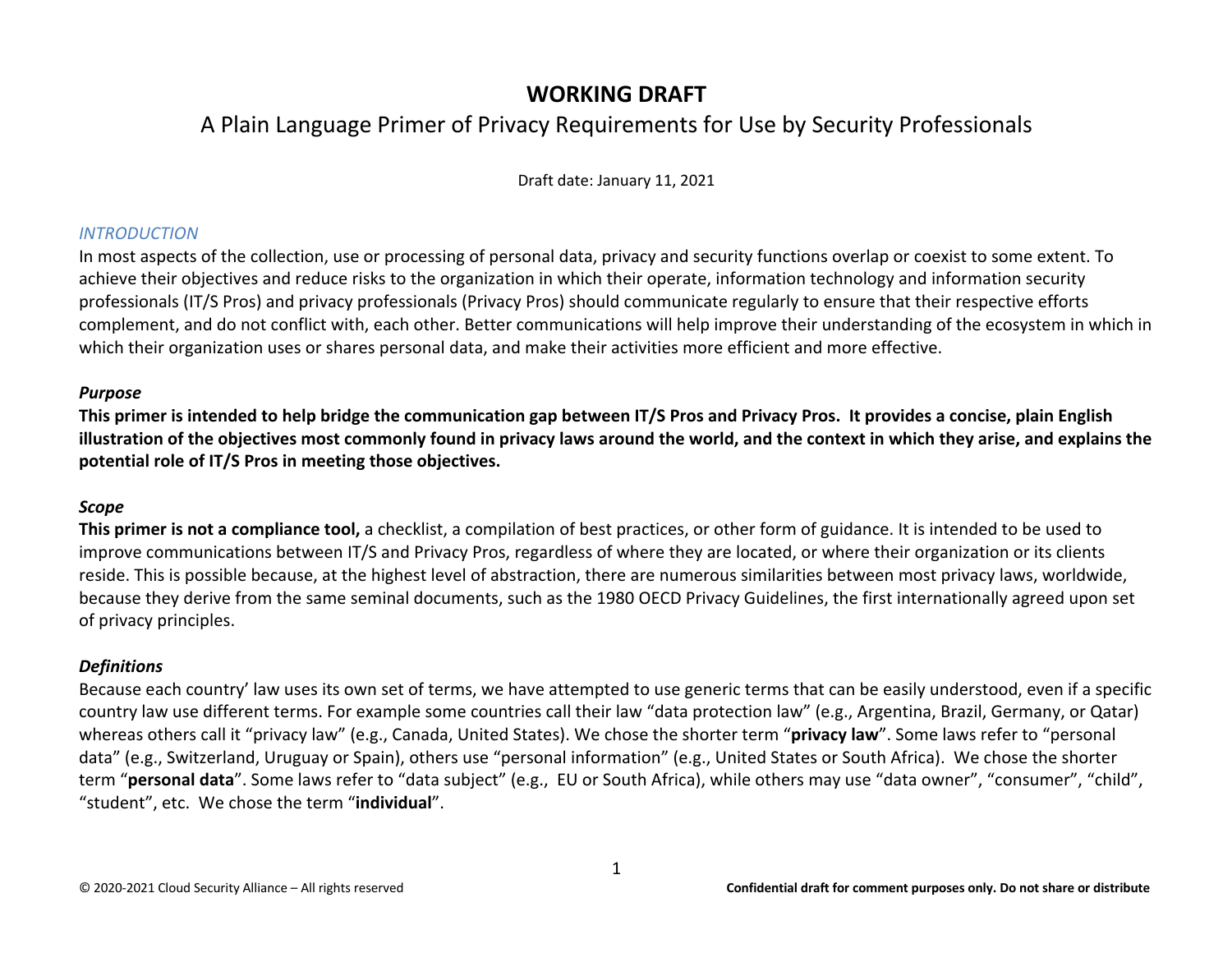#### *Organization*

This primer lists selected requirements found in most privacy laws where compliance with a particular requirement cannot be achieved without the tools, skills, knowledge or participation of IT/S Pros. For each requirement, there is a plain language description of the legal requirement, and the type of information, tools, features, or assurances that Privacy Pros are likely to need from their IT/S colleagues. These issues have been grouped in seven categories

1 – **General needs**: activities necessary to understand, at the high level, the nature of the data collected, how the data is used, and how it is shared

2 – **Specific legal requirements**: specific requirements, restrictions or pre-requisite to the collection and use of data, such as, data minimization, or the conduct of impact assessments

3 – **Oversight:** oversight and monitoring of the different participants (employees, contractors or service providers) to help ensure that they have a proper understanding of their obligations; and the precautions to be taken before engaging these participants

4 – **Data transfers**: awareness and implementation of restrictions to the transfer of personal data across borders

5 – **Security**: activities surrounding the provision of security, and response to a security incident as defined in data breach laws

6 – **Individuals rights**: identifying and responding to requests by individuals to exercise their rights under applicable law, such as right of access, right of erasure, or right to object to the use of data about them

*\_\_\_\_\_\_\_\_\_\_\_\_\_\_\_\_\_\_\_\_\_\_\_\_\_\_\_\_\_\_\_\_\_\_\_\_\_\_\_\_\_*

7 – **Management**: role and obligations of management in ensuring compliance with the applicable personal data privacy laws.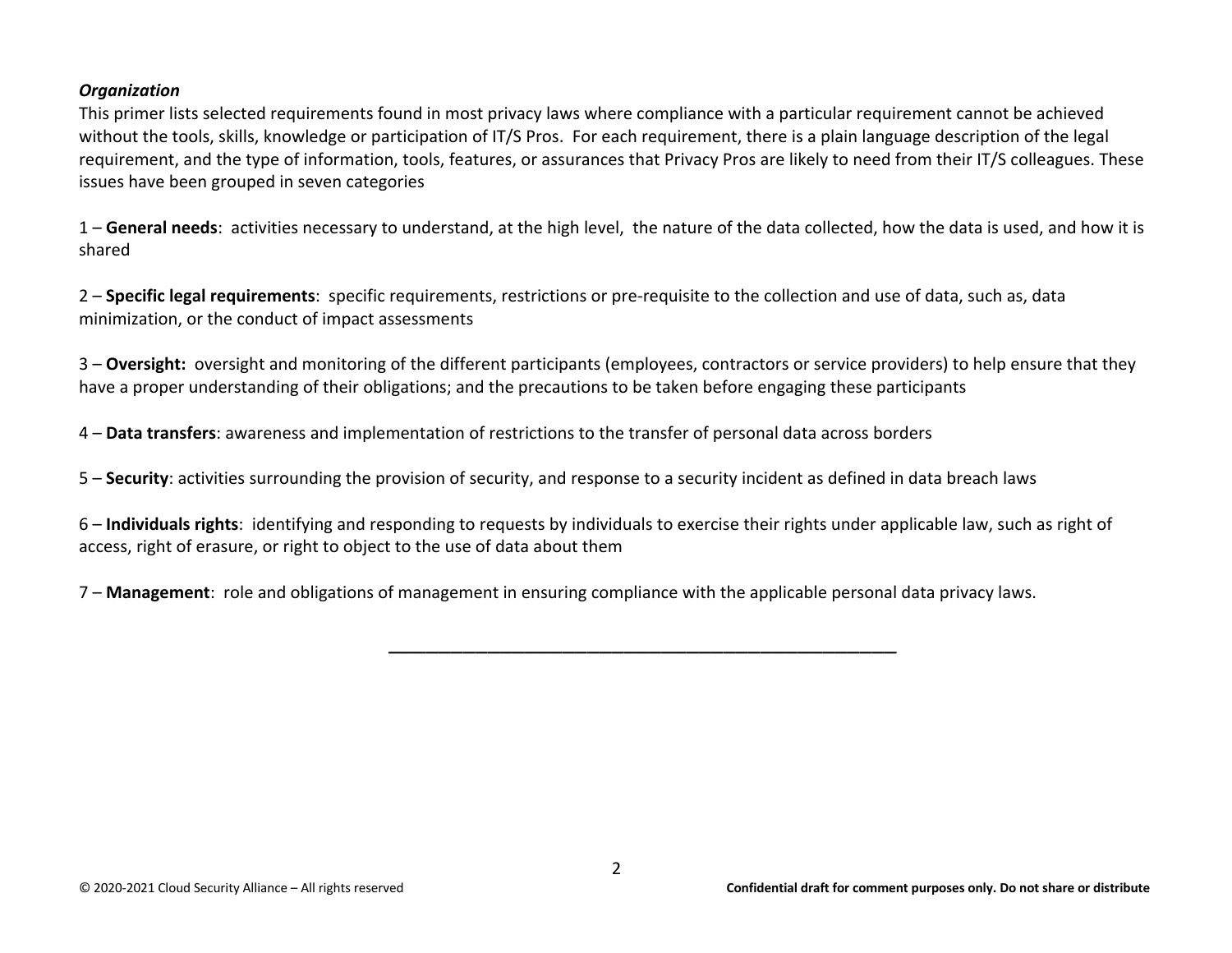| <b>Privacy Law Requirement; Goals and Information Needed</b> |                                                                                                                                         |                                                                                                                                                                                                                                                                                                                                                                                                                                                                            | <b>Potential Role of IT/S Pros</b>                                                                                                                                                                                                                                                                                                                                                                                                                                                                                                                                                                                                                                                                                                                               |
|--------------------------------------------------------------|-----------------------------------------------------------------------------------------------------------------------------------------|----------------------------------------------------------------------------------------------------------------------------------------------------------------------------------------------------------------------------------------------------------------------------------------------------------------------------------------------------------------------------------------------------------------------------------------------------------------------------|------------------------------------------------------------------------------------------------------------------------------------------------------------------------------------------------------------------------------------------------------------------------------------------------------------------------------------------------------------------------------------------------------------------------------------------------------------------------------------------------------------------------------------------------------------------------------------------------------------------------------------------------------------------------------------------------------------------------------------------------------------------|
| 1- General<br>needs                                          | <b>Categories of data</b><br>being collected<br>General data<br>Sensitive<br>Children<br>Technical                                      | Ensuring that the entity provides adequate<br>security levels that are adapted to the<br>specific nature, sensitivity, risks, or legal<br>requirements that apply to the different<br>categories of personal data that the entity<br>handles (e.g., processes, uses, stores,<br>transfers or shares with others).<br>Ensuring that IT/S is aware of the different<br>categories of data to be collected and<br>processed, and keeping them informed<br>when changes occur. | Understand the nature and different<br>$\blacksquare$<br>types of data to be processed, and make<br>available the required or recommended<br>tools and controls that are adapted to<br>each category of personal data.<br>Keep informed of the changes in legal<br>and other requirements over time<br>concerning the protection of the data.<br>Design and apply the processes and<br>tools necessary to achieve the goals.<br>Communicate the existence of these<br>tools, and as applicable, their<br>limitations to the Privacy Pros.<br>Update the tools as needed, and<br>communicate the changes. If requested,<br>document its processes and the choices<br>made to help Privacy Pros meet their<br>Accountability Obligations under<br>applicable laws. |
| 1- General<br>needs                                          | <b>Special categories of</b><br>data<br>for example,<br>depending on<br>applicable law<br>Children data<br>Location data<br>Health data | Laws that govern the protection of personal<br>data often identify special categories of data<br>that require special scrutiny, for example<br>prior permission or additional security<br>measures. In this context, the Privacy group<br>might be responsible for:<br>Ensuring that the IT/S function is aware that<br>certain types of data that are deemed                                                                                                              | Understand the nature and different<br>types of special categories of data to be<br>processed, and make available the<br>required or recommended tools and<br>controls that are adapted to each<br>category of personal data.<br>Keep informed of the changes in legal<br>and other requirements over time                                                                                                                                                                                                                                                                                                                                                                                                                                                       |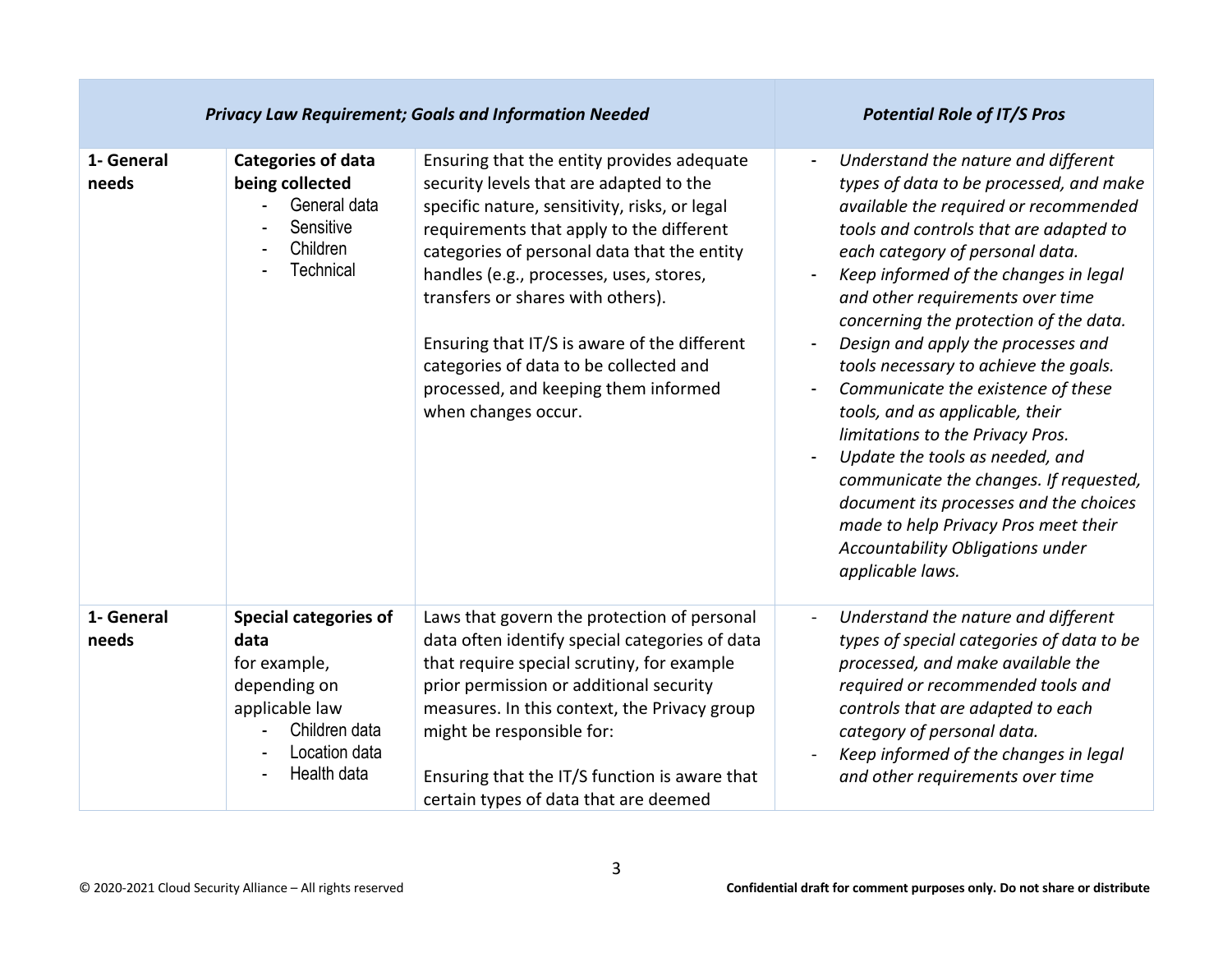| <b>Privacy Law Requirement; Goals and Information Needed</b> |                                                                                                                                                                                                     |                                                                                                                                                                                                                                                               | <b>Potential Role of IT/S Pros</b>                                                                                                                                                                                                                                                                                                                                                                                                                                                                                                                                                                    |
|--------------------------------------------------------------|-----------------------------------------------------------------------------------------------------------------------------------------------------------------------------------------------------|---------------------------------------------------------------------------------------------------------------------------------------------------------------------------------------------------------------------------------------------------------------|-------------------------------------------------------------------------------------------------------------------------------------------------------------------------------------------------------------------------------------------------------------------------------------------------------------------------------------------------------------------------------------------------------------------------------------------------------------------------------------------------------------------------------------------------------------------------------------------------------|
|                                                              | Information<br>about religion or<br>other beliefs<br>Information<br>about<br>membership in<br>trade association<br>Genetic data<br>Financial of<br>credit data                                      | "special category of data" under the<br>applicable law may be collected.<br>Ensuring that specific measures as dictated<br>by the applicable privacy law(s) are in place.                                                                                     | concerning the protection of the special<br>categories of data, as applicable.<br>Design and apply the processes and<br>tools necessary to achieve the goals.<br>Communicate the existence of these<br>tools, and as applicable, their<br>limitations to the Privacy Pros.<br>Update the tools as needed, and<br>communicate the changes.<br>If requested, document its processes<br>and the choices made to help Privacy<br>Pros meet their Accountability<br>Obligations under applicable laws.                                                                                                     |
| 1- General<br>needs                                          | How data is collected<br>Directly provided<br>by individual<br>Automatically<br>collected<br>(Website)<br>Obtained<br>from<br>third<br>party<br>sources;<br>Operations,<br>maintenance,<br>support, | Ensuring the authenticity and the reliability<br>of the sources of the data.<br>Ensuring that the means used to collect the<br>data (from the individual, outside sources,<br>applications, etc.) are appropriate to ensure<br>data quality and authenticity. | Cooperate in the design of the tools<br>used to collect data and ensure data<br>quality, reliability, etc. as needed to<br>meet the specific requirements of the<br>proposed uses of the data (e.g.<br>difference between data that will be<br>used for sensitive purposes or for a long<br>duration, and data that is used for<br>counting the number of visitors to a<br>website at a particular time of the day).<br>Apply the processes and tools necessary<br>to achieve the goals.<br>Communicate the existence of these<br>tools, and as applicable, their<br>limitations to the Privacy Pros. |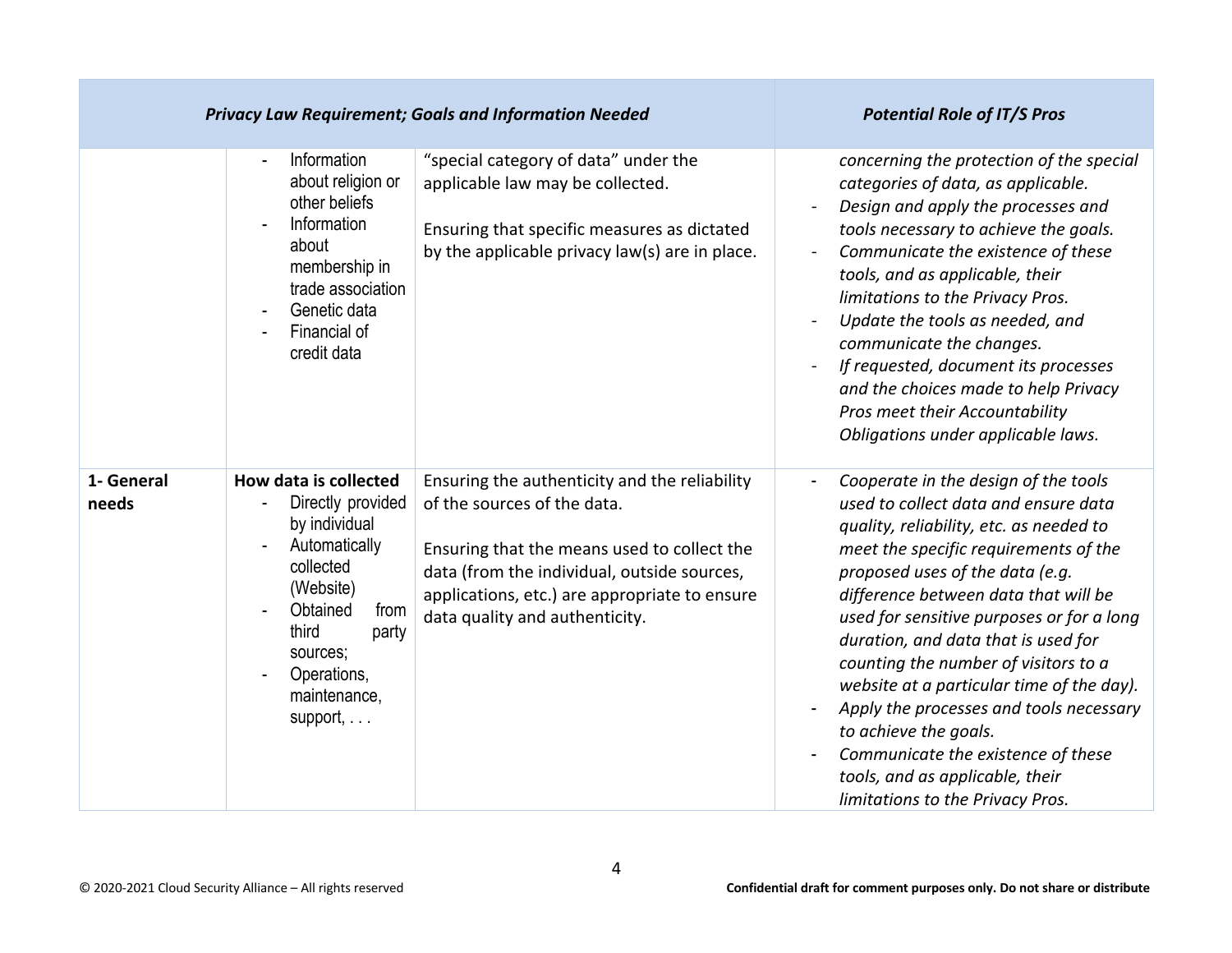|                     |                                                                                                                                                                                                                                                                                  | <b>Privacy Law Requirement; Goals and Information Needed</b>                                                                                                                                                                                                                                                                                                                                                                                                                                                                                        | <b>Potential Role of IT/S Pros</b>                                                                                                                                                                                                                                                                                                                                                                                                                                                                                                                                   |
|---------------------|----------------------------------------------------------------------------------------------------------------------------------------------------------------------------------------------------------------------------------------------------------------------------------|-----------------------------------------------------------------------------------------------------------------------------------------------------------------------------------------------------------------------------------------------------------------------------------------------------------------------------------------------------------------------------------------------------------------------------------------------------------------------------------------------------------------------------------------------------|----------------------------------------------------------------------------------------------------------------------------------------------------------------------------------------------------------------------------------------------------------------------------------------------------------------------------------------------------------------------------------------------------------------------------------------------------------------------------------------------------------------------------------------------------------------------|
|                     |                                                                                                                                                                                                                                                                                  |                                                                                                                                                                                                                                                                                                                                                                                                                                                                                                                                                     | Update the tools as needed, and<br>communicate the changes.<br>If requested, document its processes<br>and the choices made to help Privacy<br>Pros meet their Accountability<br>Obligations under applicable laws.                                                                                                                                                                                                                                                                                                                                                  |
| 1- General<br>needs | How and for what<br>purpose the data is<br>used<br>Different types of<br>security<br>measures may<br>be needed to<br>ensure the<br>security of the<br>personal data<br>during each of<br>the processing<br>activities<br>These security<br>measures may<br>need to be<br>updated | Ensuring that the appropriate security<br>measures that are adapted to the specific<br>uses of the personal data are available and<br>are used during each of the processing<br>activities.<br>Ensuring ongoing availability and efficiency<br>of these measures.<br>Ensuring that these measures are adequate<br>and adapted to the functions being<br>conducted, including new, additional<br>functions.<br>Ensuring that the measures are updated as<br>needed to take into account changes in uses,<br>technologies or applications, laws, etc. | Keep up-to-date regarding the changes<br>in the use of the personal data<br>Keep informed of the changes in<br>specifications, features, needs,<br>requirements of the different<br>applications used to process personal<br>data, their effect on the different<br>categories of personal data, in order to<br>adapt the security measures<br>accordingly.<br>Adapt its processes and tools as<br>necessary to achieve the security goals<br>and keep up with changes in threats,<br>attacks, etc.<br>Participate in keeping and updating<br>records of processing. |
| 1- General<br>needs | Location<br>Where is the<br>individual<br>located                                                                                                                                                                                                                                | Determining which law applies, and where<br>the affected individuals and their personal<br>data are located.                                                                                                                                                                                                                                                                                                                                                                                                                                        | Data Location is a sensitive issue that touches<br>on several areas. Privacy Pros need to know<br>where data is located, and to be informed if the                                                                                                                                                                                                                                                                                                                                                                                                                   |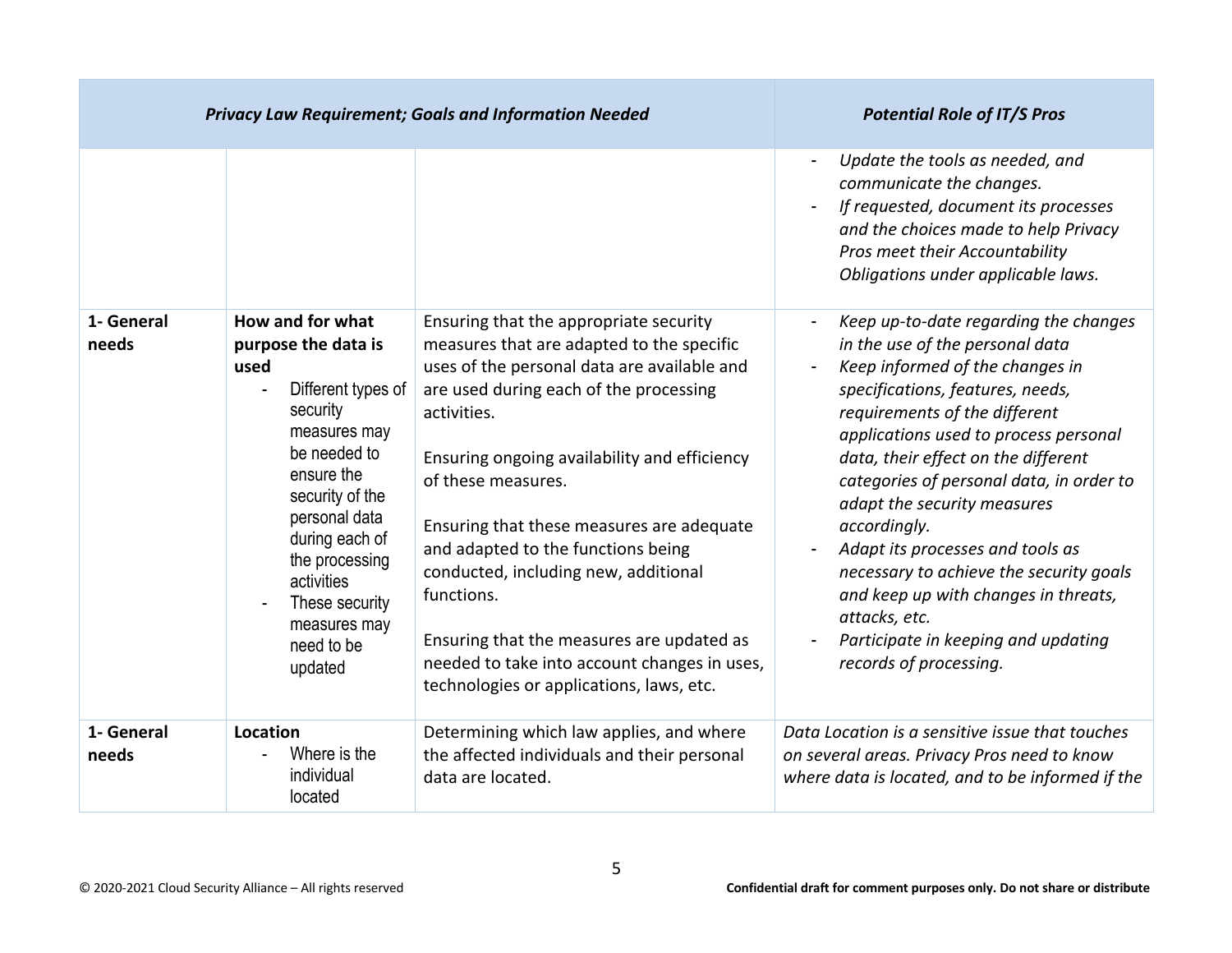| <b>Privacy Law Requirement; Goals and Information Needed</b>         | <b>Potential Role of IT/S Pros</b>                                                                                                                                                                                                                                                                                                                                                                                                                                                                                                                                                                                                                                                                                                                                        |                                                                                                                                                                                                                                                                                                                                                                                                                                                                                                                                                                                                                                                                                                                                                                                                                                                                                                                                                                  |
|----------------------------------------------------------------------|---------------------------------------------------------------------------------------------------------------------------------------------------------------------------------------------------------------------------------------------------------------------------------------------------------------------------------------------------------------------------------------------------------------------------------------------------------------------------------------------------------------------------------------------------------------------------------------------------------------------------------------------------------------------------------------------------------------------------------------------------------------------------|------------------------------------------------------------------------------------------------------------------------------------------------------------------------------------------------------------------------------------------------------------------------------------------------------------------------------------------------------------------------------------------------------------------------------------------------------------------------------------------------------------------------------------------------------------------------------------------------------------------------------------------------------------------------------------------------------------------------------------------------------------------------------------------------------------------------------------------------------------------------------------------------------------------------------------------------------------------|
| Where is the<br>$\overline{\phantom{a}}$<br>personal data<br>located | The location of the organization, location of<br>the individuals concerned and location of the<br>personal data to be processed are critical<br>information needed to determine which<br>privacy law(s) may apply.<br>Further, several privacy laws contain unique<br>prohibitions or requirements that relate<br>directly to the country where the individual<br>is located, and where the personal data is<br>processed or might be transferred.<br>Key information needed to be able to<br>process with a project, and maintain<br>compliance on an on-going basis includes:<br>Knowing which privacy law(s) apply<br>Whether there might be<br>requirements on data localization<br>Whether there might be restrictions<br>on transfers of data to another<br>country | location changes. IT/S Pros are likely to have<br>direct, up-to-date knowledge of<br>The location of the individuals with<br>whom the organization interacts;<br>The location of the personal data<br>processed, e.g. where the data<br>originated, where it is stored, processed,<br>or might be transferred<br>Thus IT/S Pros should<br>Provide Privacy Pros with up-to-date<br>information about the location of<br>servers, back-up servers, disaster<br>recovery locations, archive servers, and<br>where personal data are stored or<br>processed<br>Keep track of proposed movement of<br>data, and inform the Privacy Pros of<br>these changes ahead of time to avoid<br>making changes that might cause a<br>violation of data location laws.<br>Be prepared to share documentation<br>regarding its processes and the choices<br>made regarding data location, to help<br>Privacy Pros meet their Accountability<br>Obligations under applicable laws. |
|                                                                      |                                                                                                                                                                                                                                                                                                                                                                                                                                                                                                                                                                                                                                                                                                                                                                           |                                                                                                                                                                                                                                                                                                                                                                                                                                                                                                                                                                                                                                                                                                                                                                                                                                                                                                                                                                  |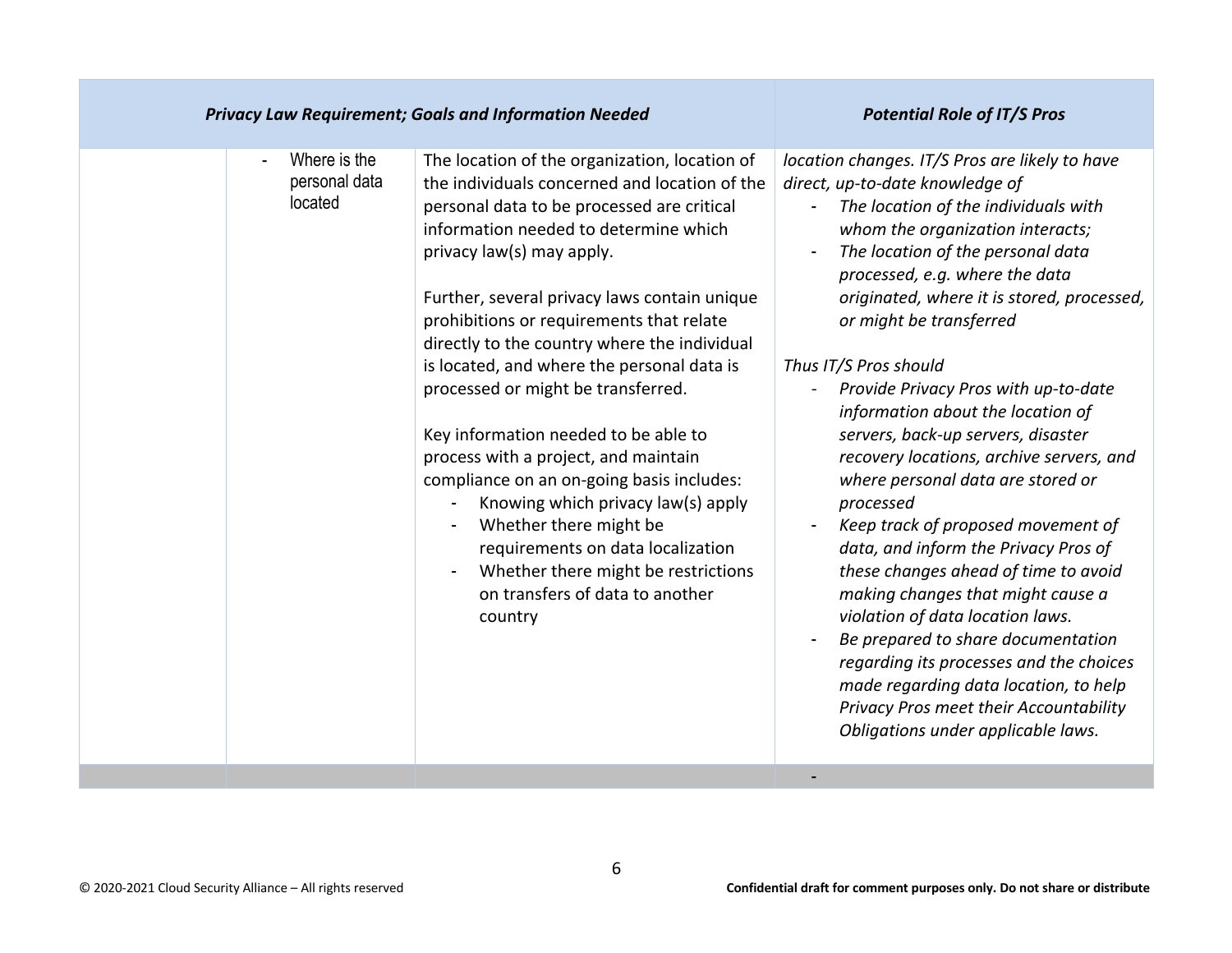| <b>Privacy Law Requirement; Goals and Information Needed</b> |                                                                                                         |                                                                                                                                                                                                                                                                                                                                                                                                                                                                                                                                                                                                                                                                                                                                                                                                                                                                                                                                                                                                                                                                                         | <b>Potential Role of IT/S Pros</b>                                                                                                                                                                                                                                                                                                                                                                                                                                                                                                                                                                                                  |
|--------------------------------------------------------------|---------------------------------------------------------------------------------------------------------|-----------------------------------------------------------------------------------------------------------------------------------------------------------------------------------------------------------------------------------------------------------------------------------------------------------------------------------------------------------------------------------------------------------------------------------------------------------------------------------------------------------------------------------------------------------------------------------------------------------------------------------------------------------------------------------------------------------------------------------------------------------------------------------------------------------------------------------------------------------------------------------------------------------------------------------------------------------------------------------------------------------------------------------------------------------------------------------------|-------------------------------------------------------------------------------------------------------------------------------------------------------------------------------------------------------------------------------------------------------------------------------------------------------------------------------------------------------------------------------------------------------------------------------------------------------------------------------------------------------------------------------------------------------------------------------------------------------------------------------------|
| 2- Specific<br>requirements                                  | <b>Data Protection by</b><br>Design and by<br>Default; or<br><b>Privacy by Design and</b><br>by Default | Some Privacy Laws may specifically require<br>the development of, and compliance with,<br>responsible practices that ensure privacy of<br>all personal data of affected individuals at all<br>stages of the life cycle of a product or<br>service. The term used in the laws (e.g.<br>under GDPR) or in white papers or reports<br>(e.g. report issued by Federal Trade<br>Commission in the United States or report of<br>the supervisory authority in Canada). These<br>laws or best practices require or urge<br>companies to develop and abide by clear and<br>practical "Data Protection by Design and by<br>Default Principles (DPbDD)."<br>Ensuring that the applications used to<br>process personal data are developed in<br>accordance with DPbDD Principles<br>Monitoring compliance with these DPbDD<br>principles throughout the life of the<br>application and use of the personal data<br>DPbDD is the term used in the EU's GDPR,<br>other laws or standards may use a variant,<br>for example in Canada, the term originally<br>used was "Privacy by Design" or "PbD") | Participate in the development of the<br><b>DPbDD Principles</b><br>Explain to the Privacy Pros the security<br>implications that might be associated<br>with compliance with each DPbDD<br>principle<br>Communicate and interact with Privacy<br>Pros to understand their approach when<br>developing their apps, products,<br>services, and internal apps with the goal<br>of following the DPbDD principles<br>If requested, document its processes<br>and the choices made when meeting<br>their DPbDD obligations, in order to<br>help Privacy Pros meet their<br>Accountability Obligations under<br>applicable Privacy laws. |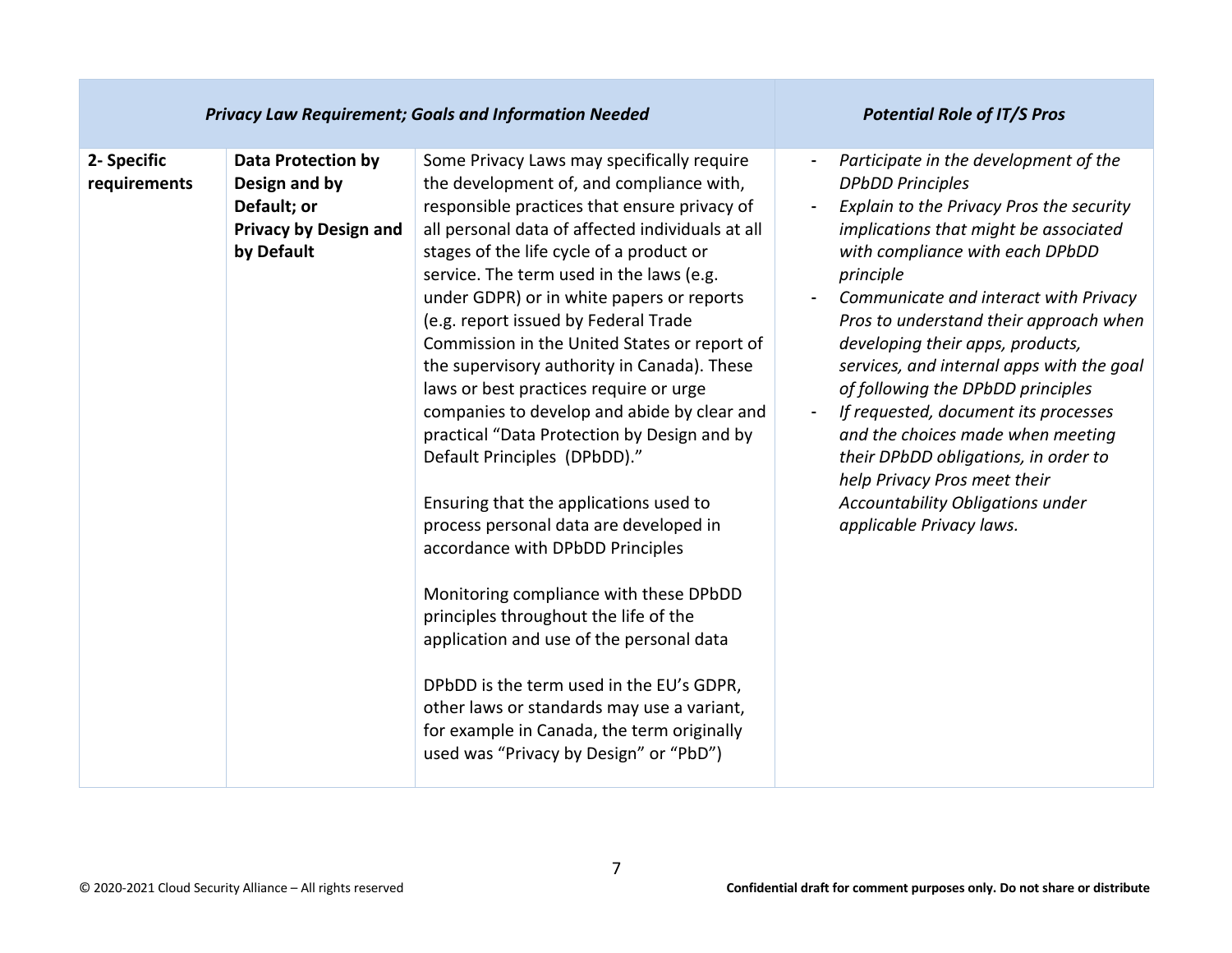|                             |                                                                                                                                                                                                                                                                                                                      | <b>Privacy Law Requirement; Goals and Information Needed</b>                                                                                                                                                                                                                                                                                                                                                                                                                                                                                                                                                                               | <b>Potential Role of IT/S Pros</b>                                                                                                                                                                                                                                                                                                                                                                                                                                                                                                                                                                                                                                                                     |
|-----------------------------|----------------------------------------------------------------------------------------------------------------------------------------------------------------------------------------------------------------------------------------------------------------------------------------------------------------------|--------------------------------------------------------------------------------------------------------------------------------------------------------------------------------------------------------------------------------------------------------------------------------------------------------------------------------------------------------------------------------------------------------------------------------------------------------------------------------------------------------------------------------------------------------------------------------------------------------------------------------------------|--------------------------------------------------------------------------------------------------------------------------------------------------------------------------------------------------------------------------------------------------------------------------------------------------------------------------------------------------------------------------------------------------------------------------------------------------------------------------------------------------------------------------------------------------------------------------------------------------------------------------------------------------------------------------------------------------------|
| 2- Specific<br>requirements | Data minimization<br>Data privacy<br>laws require that<br>the entity collect<br>and use the<br>minimum<br>amount of<br>personal data.<br>Security may<br>need to rely on<br>large amount of<br>data to identify<br>patterns,<br>anomalies, etc.<br>that in turn may<br>be used to<br>identify a<br>security incident | Ensuring compliance with data minimization<br>requirements, i.e. collecting the minimum<br>amount of data necessary to accomplish the<br>purpose for which the data is being<br>collected. The needs and criteria may be<br>different from one function to another.<br>As part of its accountability obligation,<br>ensuring and being able to document that all<br>forms of personal data processing conducted<br>by the organization - including the security<br>function - use only the smallest amount of<br>personal data reasonably necessary for that<br>purpose, and retain such amount of data<br>only for the shortest duration. | Explain the nature and amount of data<br>needed to conduct certain functions,<br>such as the detection of patterns of<br>suspicious uses or processing.<br>Show how each Security function<br>complies with the data minimization<br>principle.<br>Explain why you decided that the<br>amount of data collected was the<br>minimum necessary to provide the<br>optimum level of security under the<br>circumstances.<br>If necessary modify the processes and<br>$\overline{\phantom{m}}$<br>procedures to ensure better data<br>minimization.<br>If requested, document the processes<br>and the choices made to help Privacy<br>Pros meet their Accountability<br>Obligations under applicable laws. |
| 2- Specific<br>requirements | <b>Data Protection</b><br><b>Impact Assessment</b><br>(DPIA)<br>When the entity<br>conducts a DPIA<br>in connection<br>with a proposed<br>new use of the<br>data, or a new<br>product or                                                                                                                             | The purpose of a DPIA is primarily to<br>evaluate the feasibility, risks, consequences<br>from a privacy standpoint of a proposed<br>collection, use, new use personal data.<br>Among other things some of those risks and<br>questions involve IT/ Security issues,<br>including some that the Privacy Pros might<br>not be able to identify or anticipate.                                                                                                                                                                                                                                                                               | Participate in the different stages of the<br>DPIA Process, including, for example, to<br>explain the likely consequences or<br>obstacles that may arise when trying to<br>provide adequate security for the new<br>contemplated uses.<br>Identify whether and how, and at what<br>cost, it will provide the security required                                                                                                                                                                                                                                                                                                                                                                         |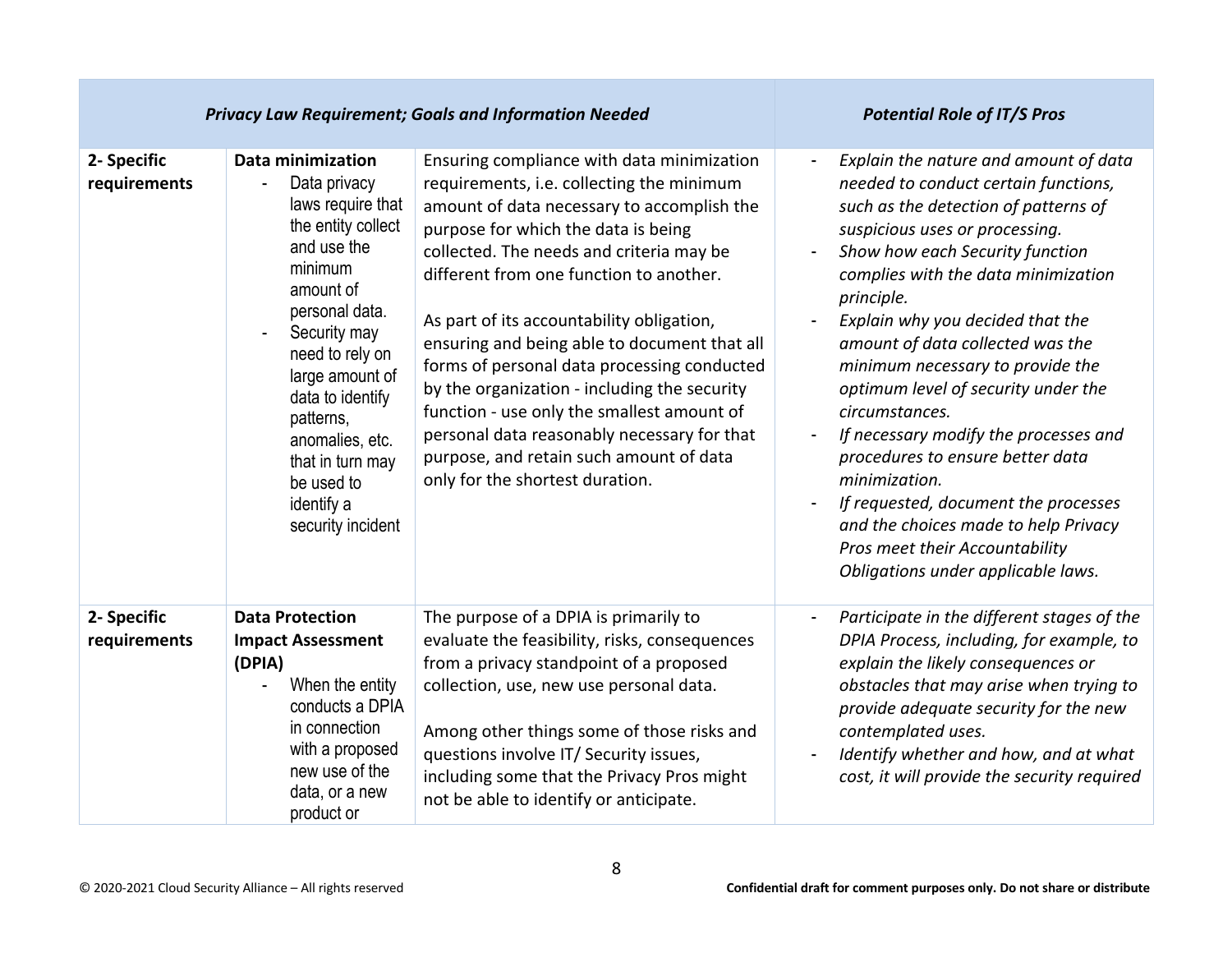| <b>Privacy Law Requirement; Goals and Information Needed</b> |                                                                                                                                                                                                                                                      |                                                                                                                                                                                                                                                                                                                                                                                                                                                                                                         | <b>Potential Role of IT/S Pros</b>                                                                                                                                                                                                                                                                                                                                                                                                                             |
|--------------------------------------------------------------|------------------------------------------------------------------------------------------------------------------------------------------------------------------------------------------------------------------------------------------------------|---------------------------------------------------------------------------------------------------------------------------------------------------------------------------------------------------------------------------------------------------------------------------------------------------------------------------------------------------------------------------------------------------------------------------------------------------------------------------------------------------------|----------------------------------------------------------------------------------------------------------------------------------------------------------------------------------------------------------------------------------------------------------------------------------------------------------------------------------------------------------------------------------------------------------------------------------------------------------------|
|                                                              | service that<br>involves new<br>personal data or<br>a new use of<br>personal data                                                                                                                                                                    | Thus a DPIA cannot be conducted in a<br>privacy silo, and some of the activities<br>associated with the preparation of a DPIA<br>usually include:<br>Ensuring that the entity has identified the<br>potential security risks and has in place (or<br>can provide) the specific safeguards, security<br>controls and mechanisms that are<br>appropriate and adapted to the security risks<br>that might result from the potential<br>processing, in the specific circumstances<br>described in the DPIA. | by the new contemplated use, and the<br>related obstacles, costs, etc.<br>Commit to provide the security levels<br>adapted to the new uses, if any, when<br>needed.                                                                                                                                                                                                                                                                                            |
| 2- Specific<br>requirements                                  | <b>Identity verification</b><br>Identity of the<br>individual or<br>entity providing<br>the data<br>Identity of the<br>individual or<br>entity accessing<br>the data<br>Identity of the<br>individual<br>making a<br>request (request<br>for access. | Ensuring that the entity has in place the<br>applicable mechanisms to enable verification<br>of the identity of the individuals who provide<br>data, or seek access to data, or the quality of<br>the source of the data.                                                                                                                                                                                                                                                                               | Understand the needs for identity<br>$\overline{\phantom{a}}$<br>verification, in which circumstance it is<br>needed, the purposes, the turn-around<br>time, etc.<br>Participate in the design of the identity<br>verification templates for the different<br>circumstances where identity<br>verification is needed.<br>Apply the processes and tools necessary<br>to achieve the identification and other<br>goals, as needed, and ensure that they<br>work. |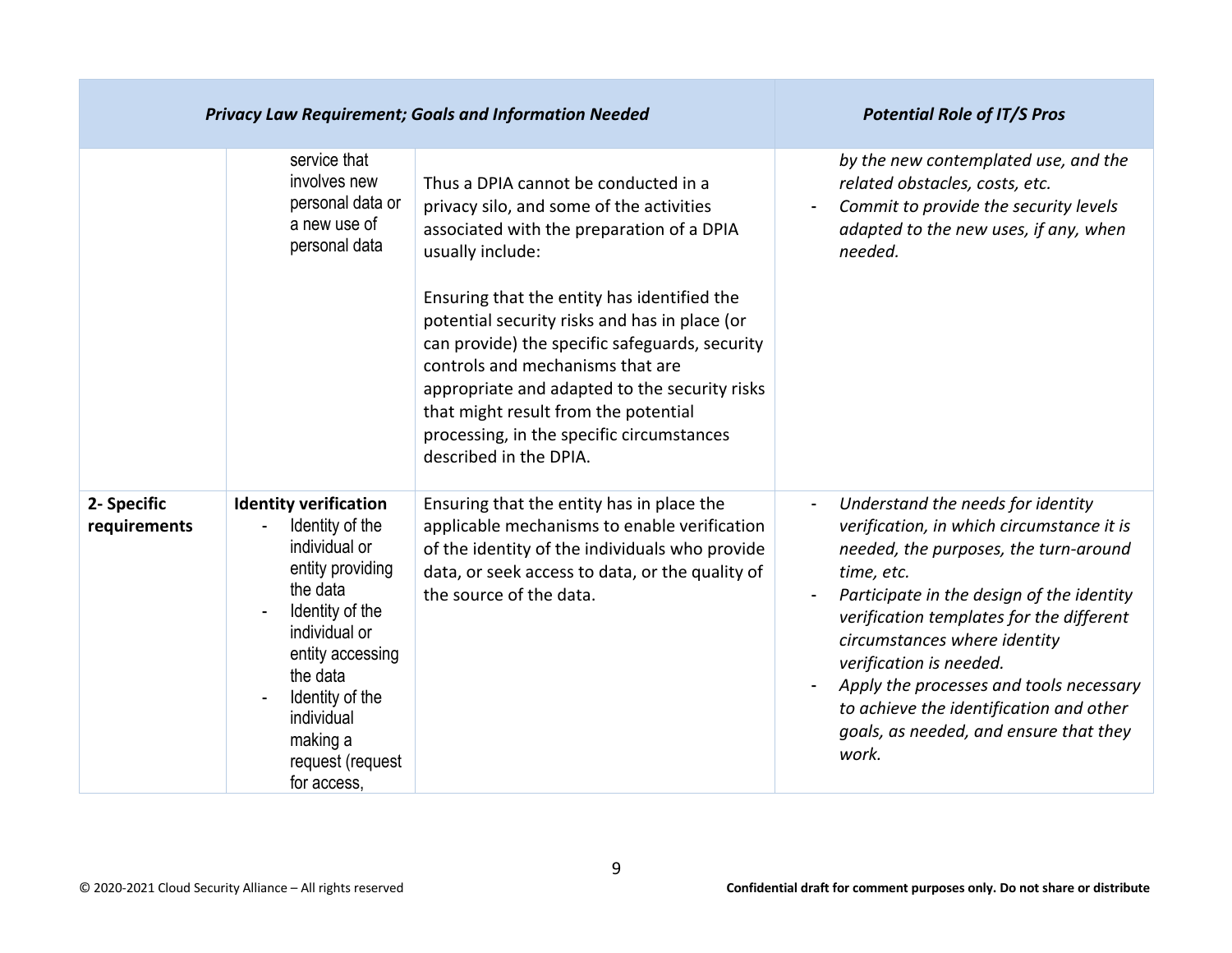| <b>Privacy Law Requirement; Goals and Information Needed</b> |                                                                                                                                                                                  |                                                                                                                                      | <b>Potential Role of IT/S Pros</b>                                                                                                                                                                                                                                                                                                                                                                               |
|--------------------------------------------------------------|----------------------------------------------------------------------------------------------------------------------------------------------------------------------------------|--------------------------------------------------------------------------------------------------------------------------------------|------------------------------------------------------------------------------------------------------------------------------------------------------------------------------------------------------------------------------------------------------------------------------------------------------------------------------------------------------------------------------------------------------------------|
|                                                              | request for<br>deletion, etc.)<br>Identity of the<br>individual<br>providing<br>consent<br>Identity of the<br>individual<br>providing the<br>explicit consent<br>(double opt-in) |                                                                                                                                      | Be aware of the applicable turn-around<br>times that may be imposed by<br>applicable laws.<br>If requested, document the processes<br>used, and the choices and trade-offs<br>made.                                                                                                                                                                                                                              |
| 2- Specific<br>requirements                                  | <b>Data retention</b>                                                                                                                                                            | Ensuring that personal data is retained only<br>as necessary or that the personal data is de-<br>identified, anonymized or encrypted | Participate in the design of the entity's<br>data retention policy<br>Provide the appropriate processes and<br>tools to ensure proper compliance with<br>data retention policy<br>Monitor data disposal processes at the<br>end of the retention period.<br>If requested, document its processes<br>and the choices made to help Privacy<br>Pros meet their Accountability<br>Obligations under applicable laws. |
| 2- Specific<br>requirements                                  | Data disposal                                                                                                                                                                    | Ensuring that the entity is able to dispose of<br>the data in a way that complies with<br>applicable laws and best practices         | Communicate the security risks<br>associated with data disposal.<br>Discuss alternative means, and their<br>adequacy for the particular<br>circumstances.                                                                                                                                                                                                                                                        |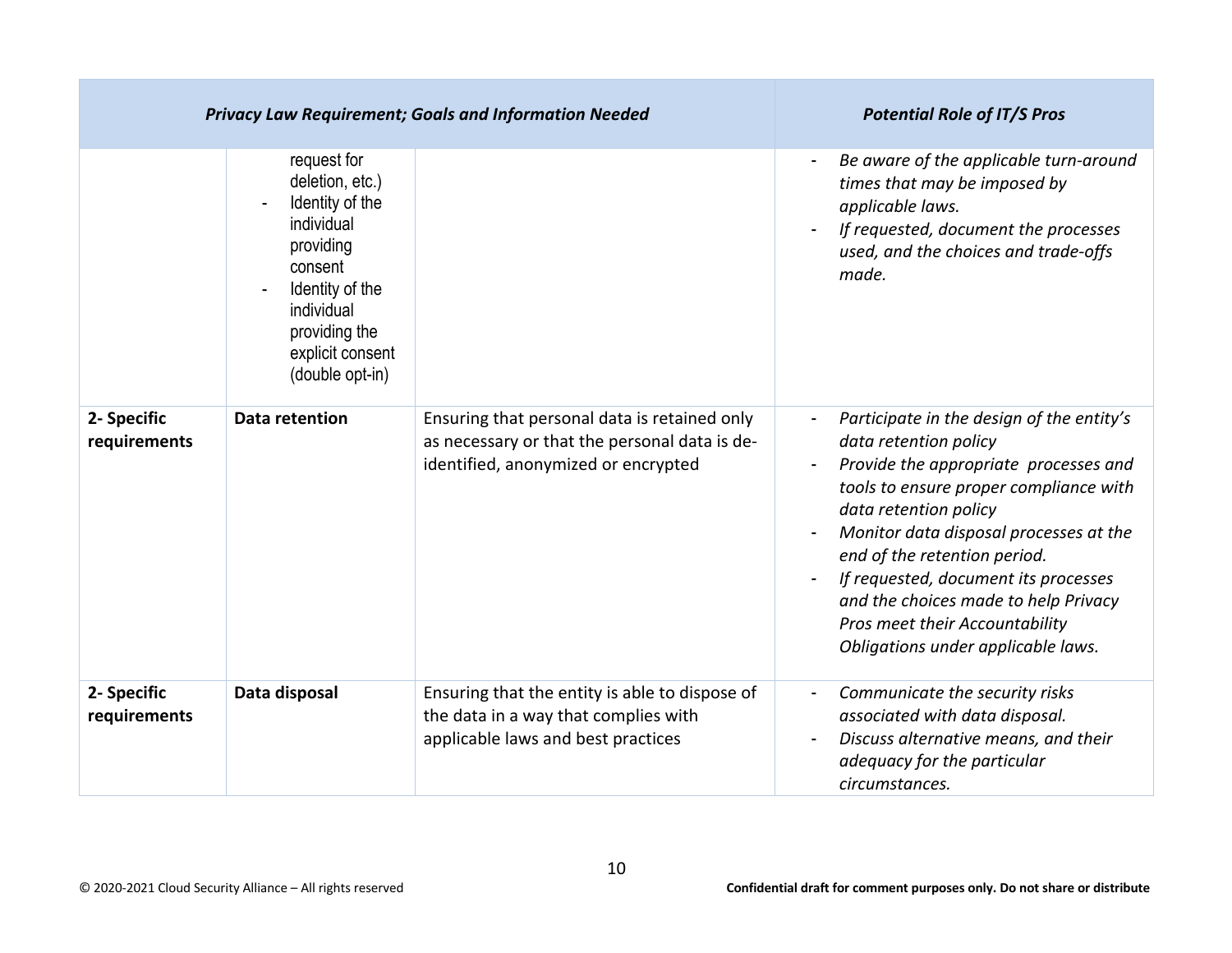|                             |                                                                  |                                                                                                                                                                                                                                                                                                                                                                                                                                                                                                                                                                                                                                                                                                               | Provide procedures and tools for secure<br>data erasure / disposal<br>Keep up-to-date and share a data<br>disposal policy.<br>Have in place the safeguards and<br>controls necessary to ensure compliance<br>with data disposal policy.                                                                                                                                                                                                                                                                                                      |
|-----------------------------|------------------------------------------------------------------|---------------------------------------------------------------------------------------------------------------------------------------------------------------------------------------------------------------------------------------------------------------------------------------------------------------------------------------------------------------------------------------------------------------------------------------------------------------------------------------------------------------------------------------------------------------------------------------------------------------------------------------------------------------------------------------------------------------|----------------------------------------------------------------------------------------------------------------------------------------------------------------------------------------------------------------------------------------------------------------------------------------------------------------------------------------------------------------------------------------------------------------------------------------------------------------------------------------------------------------------------------------------|
| 2- Specific<br>requirements | <b>Records of processing</b><br>and other filing<br>requirements | Ensuring that compliance documents<br>required by law contain complete and<br>accurate information.<br>Numerous data privacy laws (for example<br>GDPR, Art. 30) require that the entity<br>prepare written reports of its activities.<br>Some of these reports, such as the "Record<br>of Processing" under GDPR and national laws<br>derived from GDPR, must be kept internally<br>and provided to upon request to an<br>authorized party (for example to a data<br>supervisory authority.<br>In other cases, an entity may be required to<br>file a document with detailed information on<br>its collection, use, sharing, protection<br>measures, etc. with the applicable data<br>supervisory authority. | On an ongoing basis<br>Cooperate with the Privacy Pros in<br>collecting and providing to the relevant<br>party (likely to be Privacy or Compliance<br>Professional ) the required<br>documentation in a timely manner.<br>Ensuring that the information above is<br>complete, accurate, relevant and up-to-<br>date<br>Keeping track of changes to the entity's<br>operations that may affect the content<br>of the report.<br>If the report reveals potential problems,<br>take appropriate actions and notify<br>management as applicable. |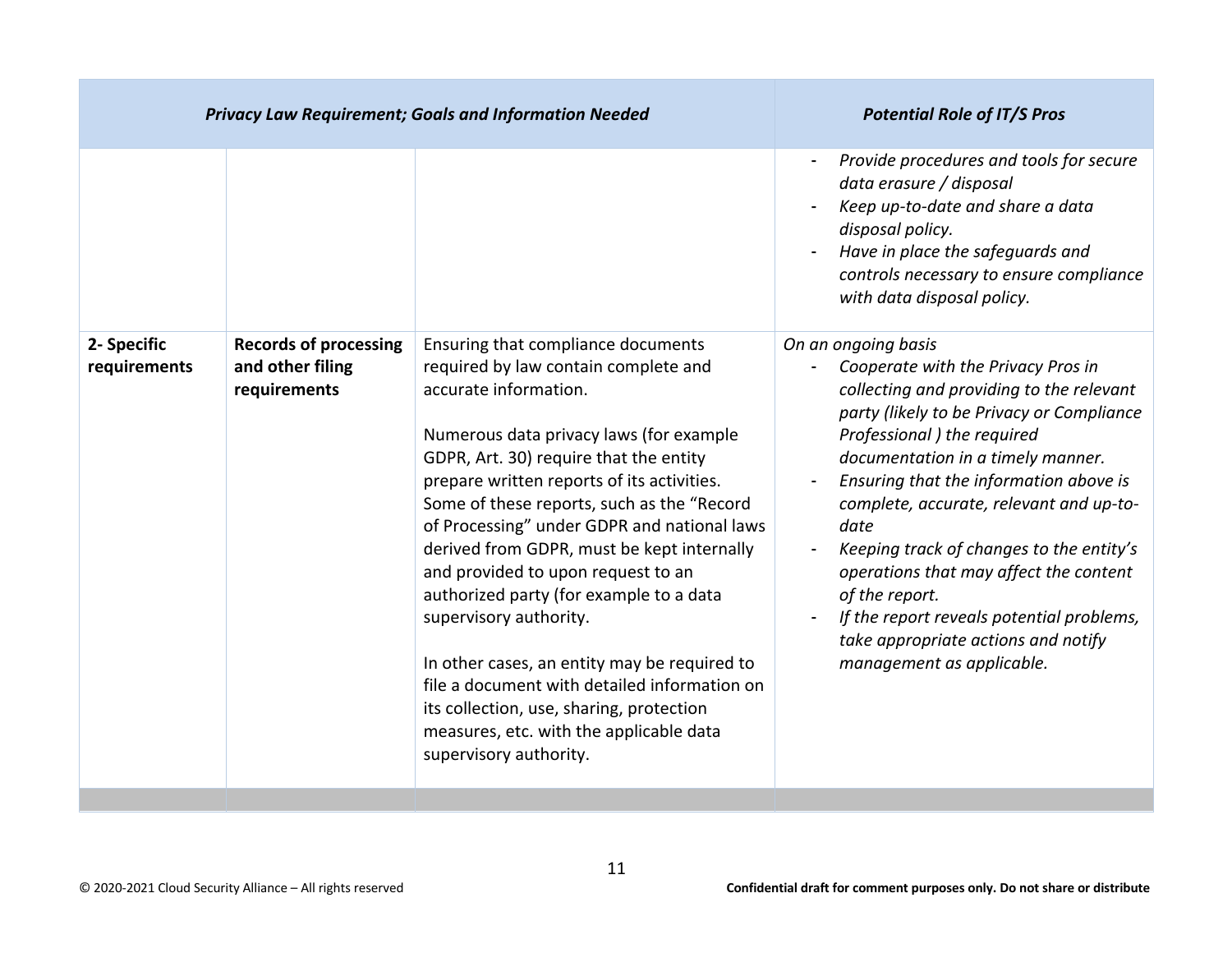| <b>Privacy Law Requirement; Goals and Information Needed</b> |                                                                                                                                                                                                         |                                                                                                                                                                                                                                                                                                                                                                                                                                                                                                                                                  | <b>Potential Role of IT/S Pros</b>                                                                                                                                                                                                                                                                                                                                                                                                                                                                                                                                                                                                                                                                                                                                                                 |
|--------------------------------------------------------------|---------------------------------------------------------------------------------------------------------------------------------------------------------------------------------------------------------|--------------------------------------------------------------------------------------------------------------------------------------------------------------------------------------------------------------------------------------------------------------------------------------------------------------------------------------------------------------------------------------------------------------------------------------------------------------------------------------------------------------------------------------------------|----------------------------------------------------------------------------------------------------------------------------------------------------------------------------------------------------------------------------------------------------------------------------------------------------------------------------------------------------------------------------------------------------------------------------------------------------------------------------------------------------------------------------------------------------------------------------------------------------------------------------------------------------------------------------------------------------------------------------------------------------------------------------------------------------|
| 3- Oversight                                                 | <b>Access by Employees</b><br>and Third Parties<br>When<br>employees (or<br>contractors,<br>consultants), or<br>third parties<br>(service<br>providers,<br>business<br>partners) have<br>access to data | Ensuring that access to data is limited<br>according to roles and responsibilities<br>identified in the entity's data processing<br>policies<br>Ensuring that each recipient of personal data<br>has appropriate security controls in place<br>(e.g. through contracts, DPAs, or by<br>performing due diligence).<br>Ensuring that appropriate contracts (e.g.<br>data processing agreement, confidentiality<br>agreement, services agreement, etc.) are in<br>place with all those who have access to the<br>personal data, e.g. subprocessors. | On an on-going basis, coordinate with Privacy<br>Pros to:<br>Establish and negotiate the terms of the<br>contracts needed to engage employees,<br>consultants, service providers that may<br>have access to personal data<br>Ensure that proper assistance regarding<br>applicable security measures is<br>provided; e.g. explanation, clarification,<br>awareness<br>Monitor and oversee the employees,<br>third parties, subprocessors, etc. to<br>ensure compliance with the security<br>measures laid out in these contracts<br>Coordinate with Privacy Pros if updates<br>to these contracts are necessary<br>Be prepared to share documentation<br>regarding IT/Security processes and<br>procedures to help Privacy Pros meet<br>their Accountability Obligations under<br>applicable laws. |
| 3- Oversight                                                 | When engaging<br>subprocessors, or<br>contracting with third<br>parties                                                                                                                                 | Conducting appropriate due diligence when<br>considering a new subprocessor or a new<br>relationship with a third party that might<br>gain access to the data.<br>Ensuring that the subprocessors have - and<br>continue to maintain - adequate security                                                                                                                                                                                                                                                                                         | Conduct security due diligence of<br>$\blacksquare$<br>proposed subcontractor, subprocessor<br>or third party<br>Conduct periodic security audits as<br>needed.<br>If requested, document its processes<br>and the choices made to help Privacy                                                                                                                                                                                                                                                                                                                                                                                                                                                                                                                                                    |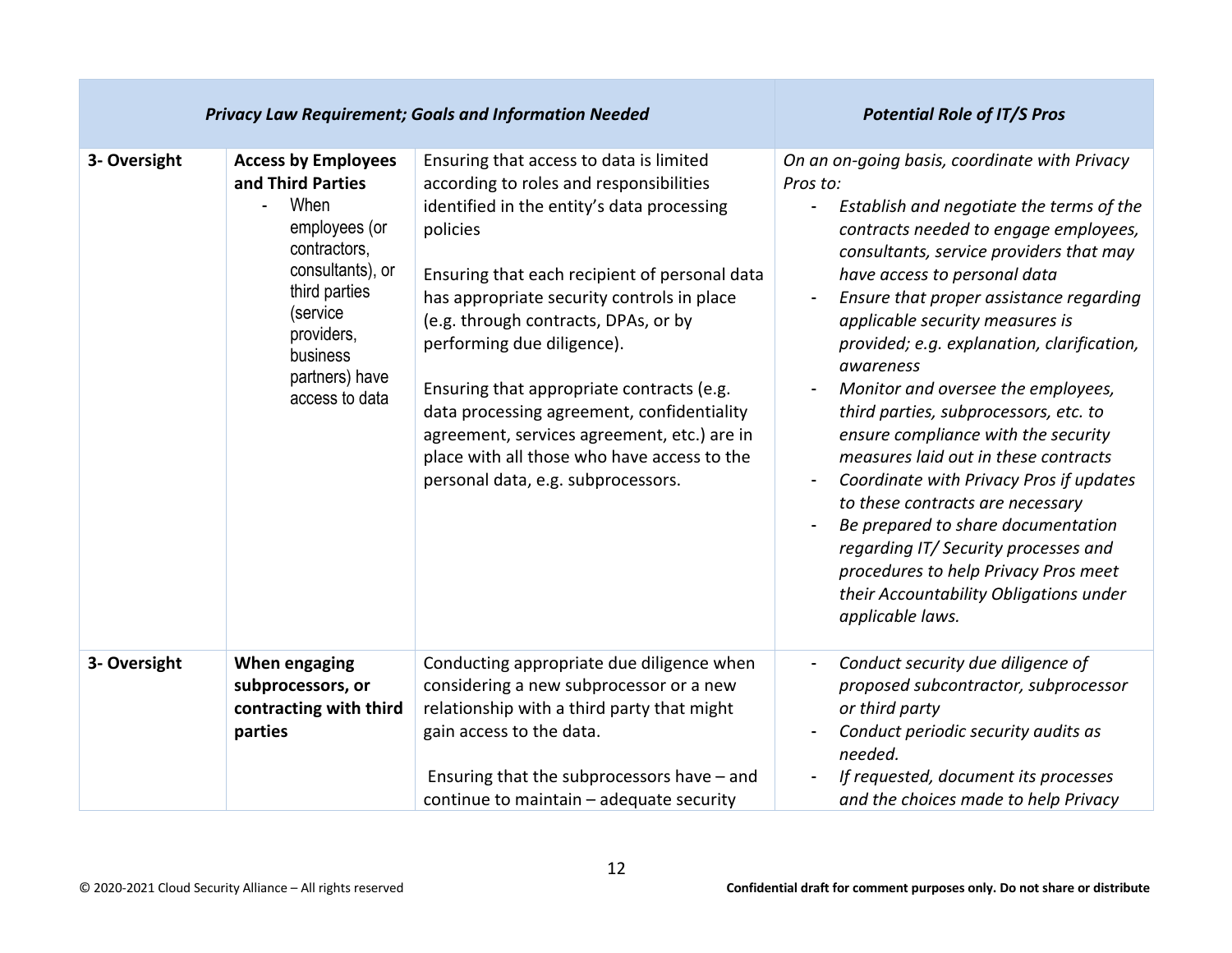| <b>Privacy Law Requirement; Goals and Information Needed</b> |                 |                                                                                                                                                                                                                                                           | <b>Potential Role of IT/S Pros</b>                                                                                                                                                                                                                                                                                                                                                                                                                                                                                           |
|--------------------------------------------------------------|-----------------|-----------------------------------------------------------------------------------------------------------------------------------------------------------------------------------------------------------------------------------------------------------|------------------------------------------------------------------------------------------------------------------------------------------------------------------------------------------------------------------------------------------------------------------------------------------------------------------------------------------------------------------------------------------------------------------------------------------------------------------------------------------------------------------------------|
|                                                              |                 | measures that meet the contractual<br>provision.<br>For that purpose, conducting due diligence<br>and periodic audits.                                                                                                                                    | Pros meet their Accountability<br>Obligations under applicable laws.<br>Provide the identity of the third parties,<br>consultants, service providers, etc. who<br>have access to personal data as part of<br>their IT/S function. These disclosures<br>might be required by applicable laws<br>Conduct period updates of the due<br>diligence, and provide updates of the<br>above reports.                                                                                                                                  |
| 3- Oversight                                                 | <b>Training</b> | Ensuring that those who have access to<br>personal data have received appropriate<br>training with respect to the applicable laws,<br>their obligations under those laws, or as<br>identified in contracts, and or laid down in<br>the entity's policies. | On an on-going basis, coordinate with Privacy<br>Pros to:<br>Participate in the design of training<br>course<br>Ensure that security personnel have<br>proper training in privacy matters<br>Ensure that privacy personnel have<br>proper training in security matters<br>Participate in table top and other<br>exercises to test the efficiency of the<br>training.<br>If requested, document its processes<br>and the choices made to help Privacy<br>Pros meet their Accountability<br>Obligations under applicable laws. |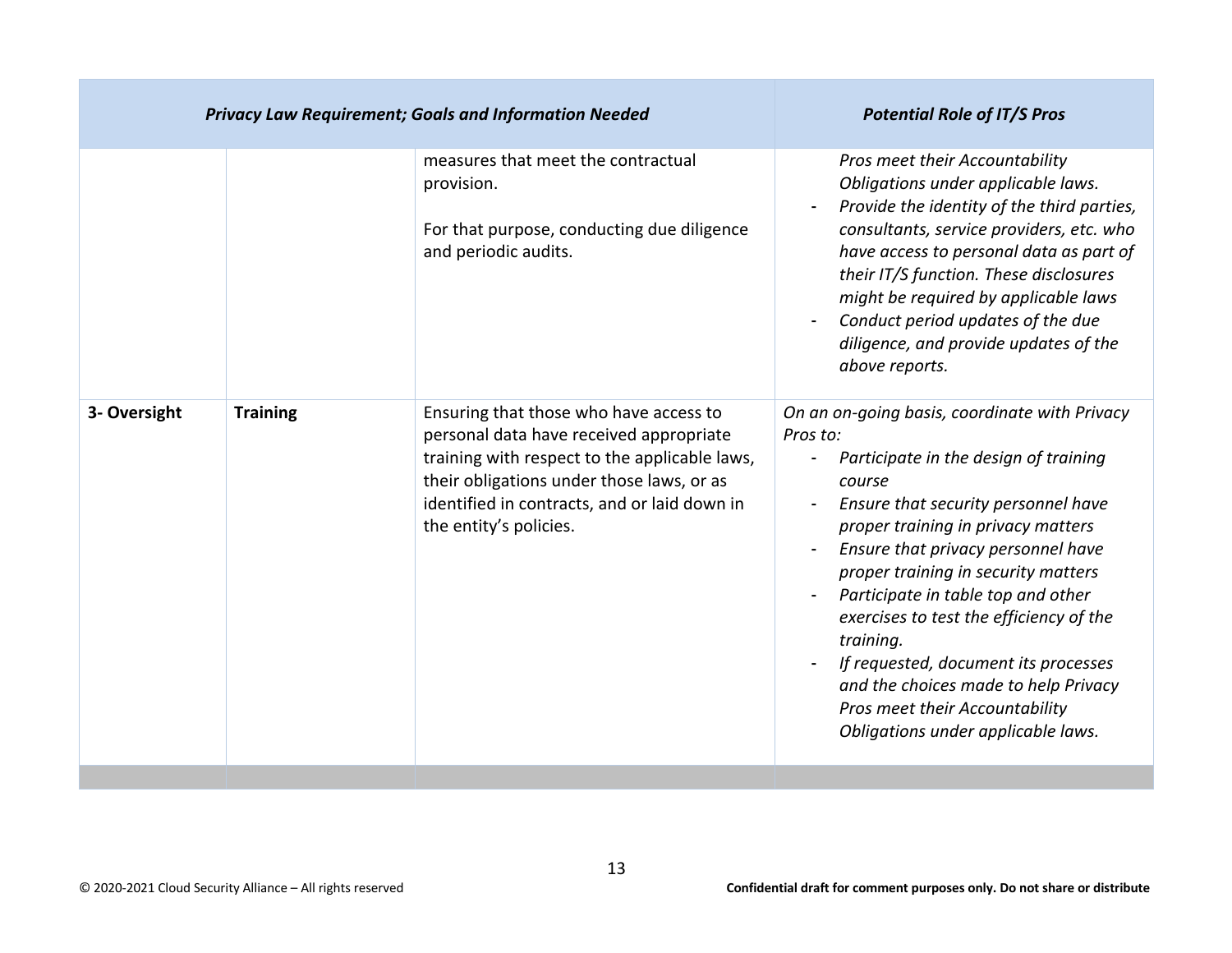| <b>Privacy Law Requirement; Goals and Information Needed</b> |                                                                                                                             |                                                                                                                                                                                                                                                                                                                                                                                                                                                                                                   | <b>Potential Role of IT/S Pros</b>                                                                                                                                                                                                                                                                                                                                                                                                                                                             |
|--------------------------------------------------------------|-----------------------------------------------------------------------------------------------------------------------------|---------------------------------------------------------------------------------------------------------------------------------------------------------------------------------------------------------------------------------------------------------------------------------------------------------------------------------------------------------------------------------------------------------------------------------------------------------------------------------------------------|------------------------------------------------------------------------------------------------------------------------------------------------------------------------------------------------------------------------------------------------------------------------------------------------------------------------------------------------------------------------------------------------------------------------------------------------------------------------------------------------|
| 4- Data<br><b>Transfers</b>                                  | <b>Transfer of personal</b><br>data to or from the<br>organization                                                          | Reducing the risks that any transfer of<br>personal to or from the organization, or<br>within the organization cause a violation of<br>applicable laws, contracts, standards or<br>policies.<br>For these purposes rules should be<br>established after the risks have been<br>identified.<br>This is likely to require the cooperation of<br>several departments of the organization,<br>such as legal, compliance, privacy, security,<br>IT.                                                    | IT/S Pros should be prepared to<br>Participate in the development of<br>policies and procedures related to the<br>movement of personal data in, out and<br>within the organization in cooperation<br>with Privacy Pros and other<br>departments.<br>Provide up-to-date information about<br>the location of data, servers, back-up<br>servers, disaster recovery systems,<br>archives, storage, as well as mobile or<br>portable devices<br>Provide period updates to the<br>information above |
| 4-Data<br><b>Transfers</b>                                   | <b>Crossborder data</b><br>transfers: If data is to<br>be transferred across<br>borders, or processed<br>in third countries | Ensuring that attempts to transfer data<br>across borders outside a region that restricts<br>data transfers to certain categories of<br>countries are immediately identified.<br>Ensuring that, as applicable, any such<br>attempted transfers is allowed, blocked or<br>modified in accordance with the policies,<br>contracts, and legal obligations of the<br>organization.<br>Preparing documentation, contracts, policies<br>that address the restrictions to crossborder<br>data transfers. | Provide up-to-date information about<br>$\blacksquare$<br>the location of servers, back-up servers,<br>disaster recovery locations, archive<br>servers.<br>Keep track of server location, data<br>location and proposed movement of<br>data, to limit errors that could lead to<br>violation of data transfer laws.                                                                                                                                                                            |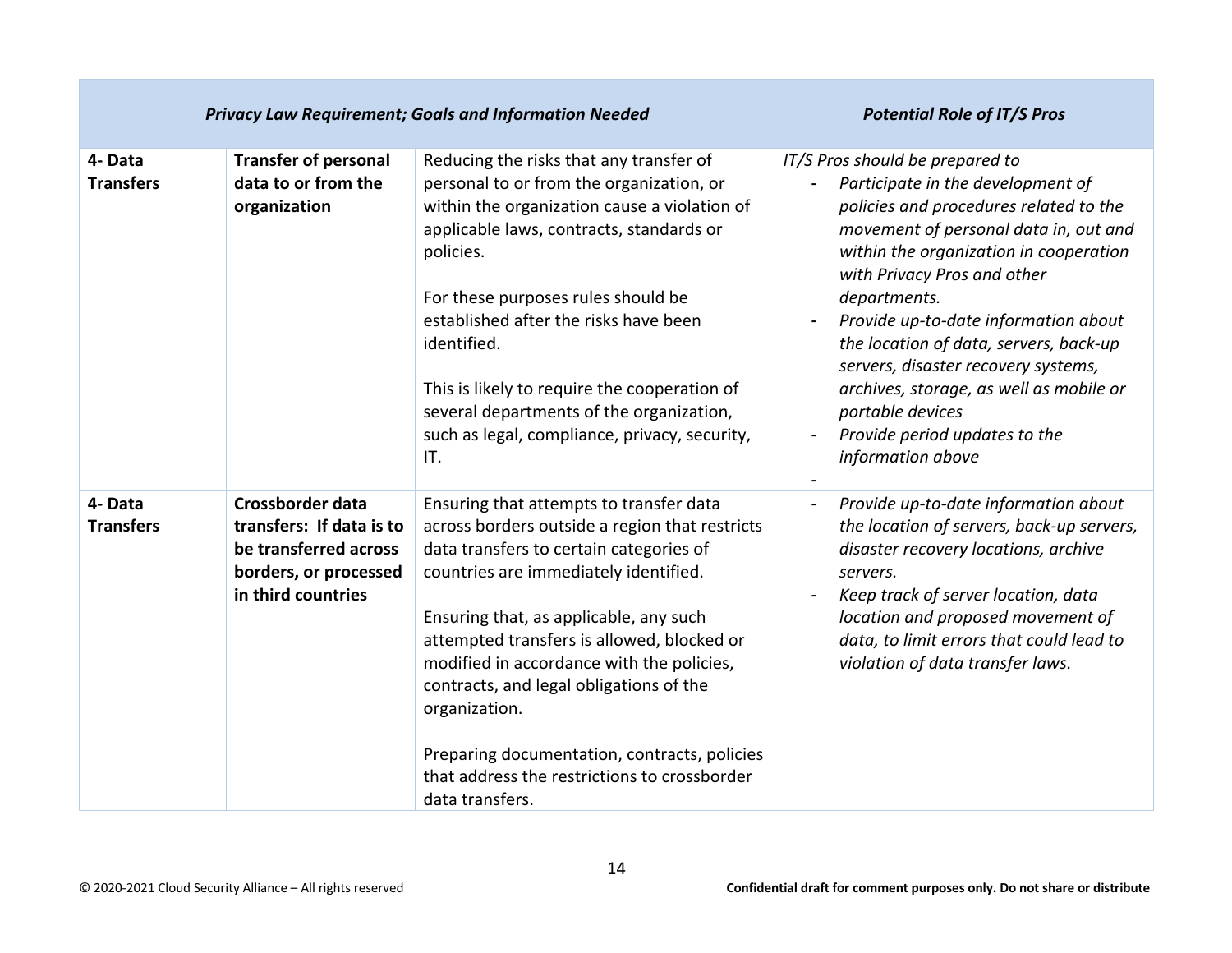| <b>Privacy Law Requirement; Goals and Information Needed</b> |                          | <b>Potential Role of IT/S Pros</b>                                                                                                                                                                                                                                                                                                                                                                                                                                                                                                                                                                                                                                                                 |                                                                                                                                                                                                                                                                                                                                                                                                                                                                                                                                                                                                                                                                                                                                                                                                                                                                                                                                                                                                                                                                                                        |
|--------------------------------------------------------------|--------------------------|----------------------------------------------------------------------------------------------------------------------------------------------------------------------------------------------------------------------------------------------------------------------------------------------------------------------------------------------------------------------------------------------------------------------------------------------------------------------------------------------------------------------------------------------------------------------------------------------------------------------------------------------------------------------------------------------------|--------------------------------------------------------------------------------------------------------------------------------------------------------------------------------------------------------------------------------------------------------------------------------------------------------------------------------------------------------------------------------------------------------------------------------------------------------------------------------------------------------------------------------------------------------------------------------------------------------------------------------------------------------------------------------------------------------------------------------------------------------------------------------------------------------------------------------------------------------------------------------------------------------------------------------------------------------------------------------------------------------------------------------------------------------------------------------------------------------|
|                                                              |                          |                                                                                                                                                                                                                                                                                                                                                                                                                                                                                                                                                                                                                                                                                                    |                                                                                                                                                                                                                                                                                                                                                                                                                                                                                                                                                                                                                                                                                                                                                                                                                                                                                                                                                                                                                                                                                                        |
| 5- Security                                                  | <b>Security measures</b> | Ensuring that the specific security measures<br>required by applicable laws, and those<br>security measures identified in the<br>applicable DPIA, if any, are in effect. For<br>example,<br>Under HIPAA, for example:<br>Special requirements for data in<br>storage<br>Special requirements for data in<br>transit<br>Under Data Deletion or Disposal Laws, for<br>example:<br>Special requirements when hiring a<br>service provider<br>Under GDPR, for example, the entity should<br>have in place, to the extent possible:<br>Means to pseudonymize personal<br>data<br>Means to encrypt personal data<br>Means to ensure the ongoing<br>confidentiality of processing systems<br>and services | Communicate with Privacy Pros when<br>identifying the risks to the data and<br>evaluate the likelihood of such risks in<br>view the potential uses of the data in<br>order to develop a reasonable and<br>adequate risk-based approach<br>Ensure that the security measures being<br>developed and used meet the Data<br>Protection by Design and by Default<br>(DPbDD) policies established by the<br>entity, and the necessary measures<br>identified in previously developed DPIA.<br>Some Privacy Laws may impose unique<br>security requirements that apply only to<br>certain types of personal data; ensure<br>that complete information is provided<br>by Privacy Pros, for example, there<br>might be unique requirements under<br><b>Financial Services laws that address</b><br>data privacy.<br>While all security functions are fully<br>under the IT/S group, the IT/S group<br>may have to change or update its<br>practices. IT/S Pros should periodically<br>communicate with the Privacy Pros to<br>ensure that these proposed changes or<br>updates are not likely to conflict with |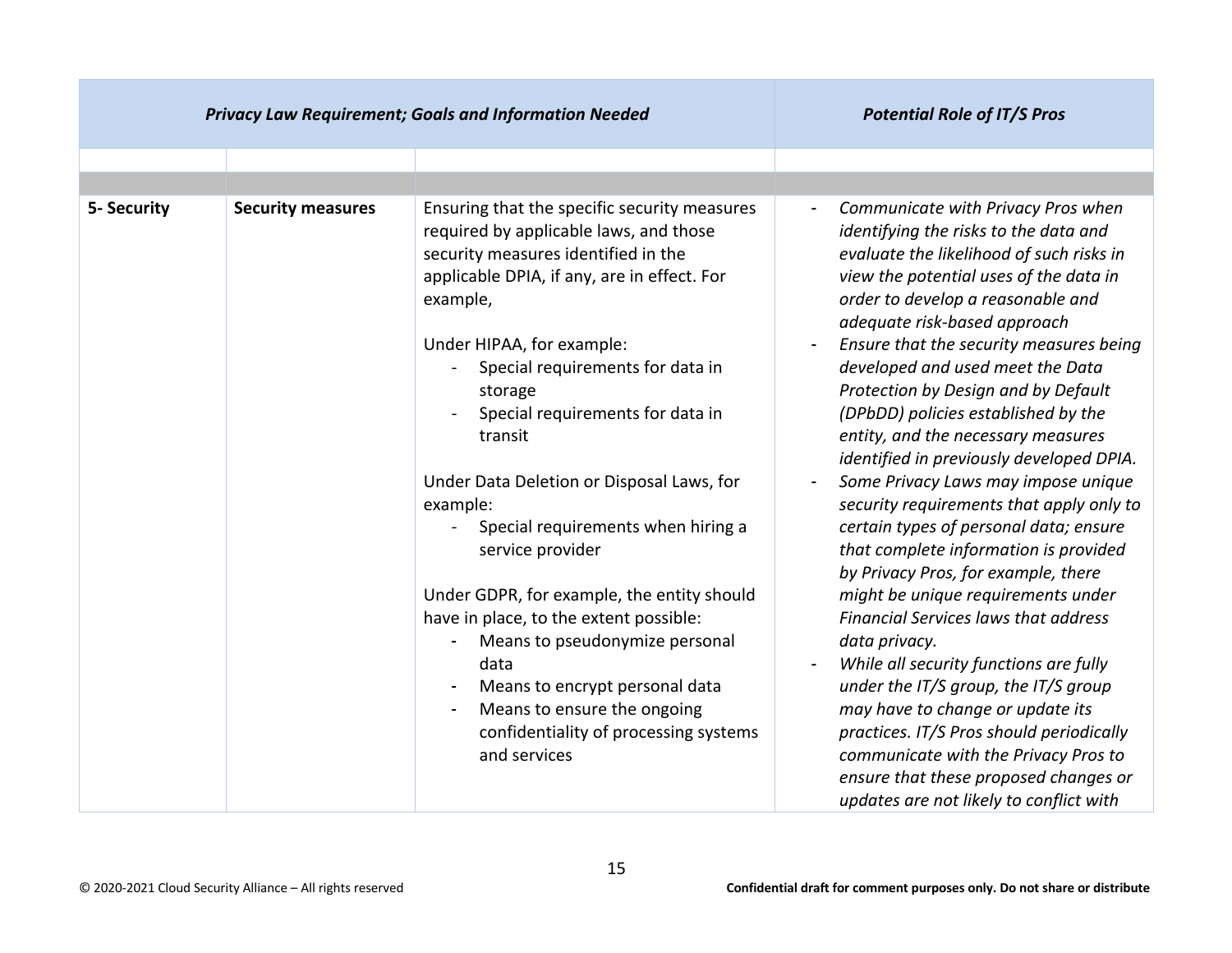|             | <b>Privacy Law Requirement; Goals and Information Needed</b> | <b>Potential Role of IT/S Pros</b>                                                                                                                                                                                                                                                                                                                                                                                                                                                                                                                                                                                                                                                                       |                                                                                                                                                                                                                  |
|-------------|--------------------------------------------------------------|----------------------------------------------------------------------------------------------------------------------------------------------------------------------------------------------------------------------------------------------------------------------------------------------------------------------------------------------------------------------------------------------------------------------------------------------------------------------------------------------------------------------------------------------------------------------------------------------------------------------------------------------------------------------------------------------------------|------------------------------------------------------------------------------------------------------------------------------------------------------------------------------------------------------------------|
|             |                                                              | Means to ensure the ongoing<br>integrity of processing systems and<br>services<br>Means to ensure the ongoing<br>availability of processing systems and<br>services<br>Means to ensure the ongoing<br>resilience of processing systems and<br>services<br>Means to restore the availability and<br>access to personal data in a timely<br>manner in the event of a physical or<br>technical incident<br>Process for regularly testing,<br>assessing and evaluating the<br>effectiveness of the technical and<br>organizational measures for ensuring<br>the security of the processing.<br>And if such is not possible, being able to<br>demonstrate why these security tools or<br>methods are not used | the Privacy laws with which the<br>organization must comply.<br>If requested, document the processes<br>and choices made to help Privacy Pros<br>meet their Accountability Obligations<br>under applicable laws. |
| 5- Security | Data Breach<br><b>Preparedness</b>                           | Most privacy or data protection laws require<br>organization to notify government agencies,<br>data protection authorities, individuals, etc.<br>when a "personal data breach" occurs.                                                                                                                                                                                                                                                                                                                                                                                                                                                                                                                   | A Data Breach Response Plan touches on a<br>wide variety of issues. Among those issues,<br>there are numerous IT/S issues, which the IT/S<br>Pros are better able to address.                                    |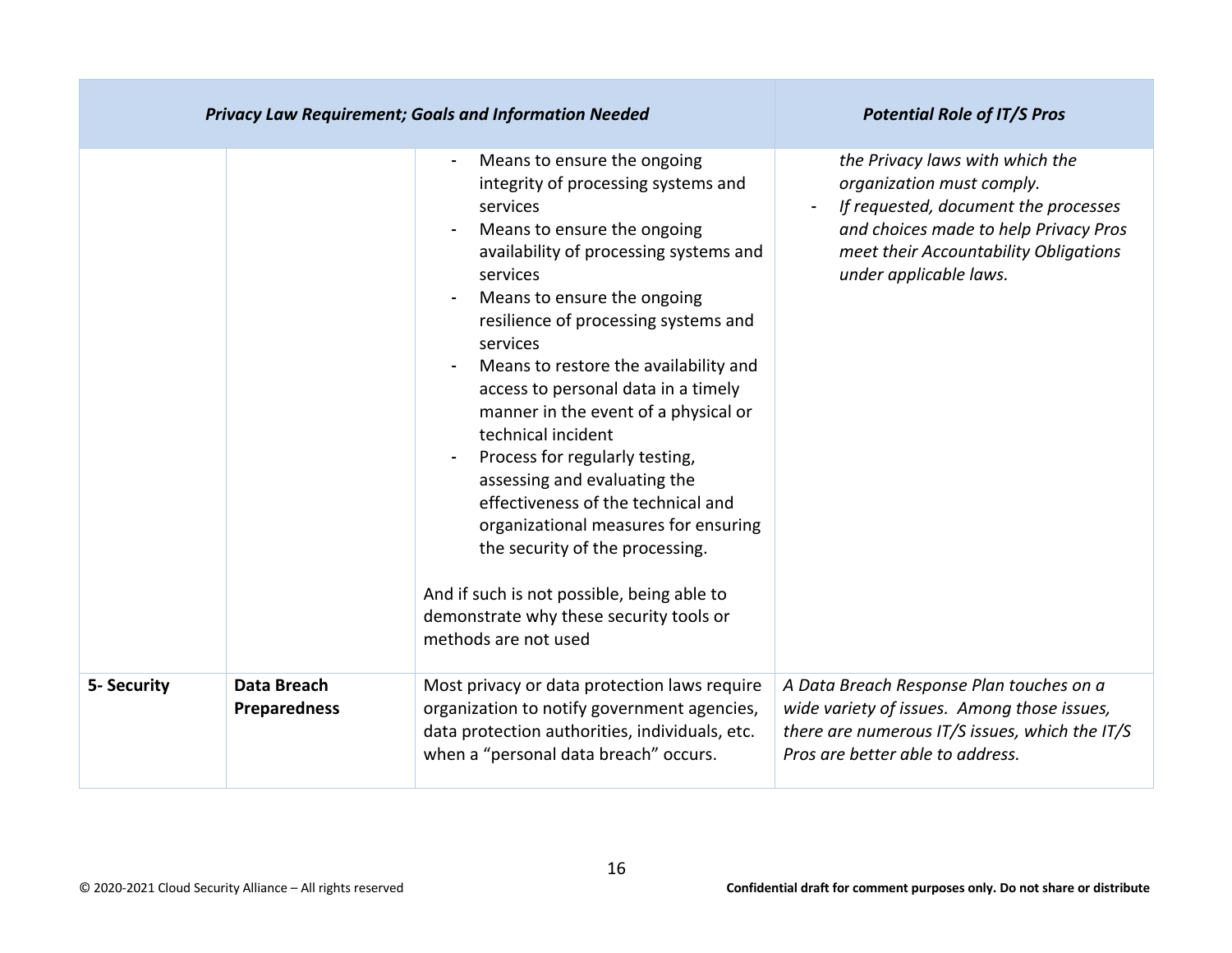| <b>Privacy Law Requirement; Goals and Information Needed</b> | <b>Potential Role of IT/S Pros</b>              |
|--------------------------------------------------------------|-------------------------------------------------|
| While definitions vary from one law to                       | The team that is tasked with the preparation of |
| another a "personal data breach" is usually                  | the Data Breach Response Plan is likely to seek |
| defined as a breach of security that results in              | assistance from the IT/S Pros for some chapters |
| unauthorized access to personal data, loss of                | of their Plan. Thus IT/S Pros should:           |
| personal data, making personal data                          | Be prepared to work with the team               |
| inaccessible, etc. in such a manner as                       | tasked with the preparation and testing         |
| potentially causing harm to one or more                      | of the Data Breach Response Plan;               |
| individuals.                                                 | Keep in mind that some of the                   |
| When such an incident occurs, an                             | requirements or obligations to be               |
| organization must conduct a series of                        | included in the Plan - for example turn-        |
| activities within a short timeframe. It is                   | around time- may be dictated by                 |
| often a legal requirement (or at a minimum a                 | applicable privacy or data protection           |
| prudent practice) for organizations to                       | laws;                                           |
| develop an "incident response plan" that                     | The Plan will need to be re-evaluated           |
| specifies what to do when a security incident                | from time to time, and updated as laws          |
| appears to be a "personal data breach".                      | change, and as the practices of the IT/S        |
| Privacy Pros are frequently responsible for                  | group - or other departments within the         |
| developing a "Data Breach Response Plan,"                    | organization - change;                          |
| an Incident Response Plan that addresses                     | There is a significant legal risk in failing    |
| the unique issues related to a "personal data                | to design and adopt a proper Data               |
| breach" and that meets the requirements of                   | <b>Breach Response Plan</b>                     |
| the applicable privacy laws.                                 | Participate in training the personnel in        |
| In addition, applicable laws in this regard,                 | the details of the Data Breach Response         |
| frequently require that formal training on                   | Plan, such as in the form of technical or       |
| the application of the Data Breach Response                  | practical session, or by conducting "fire       |
| Plan be conducted.                                           | drills" or "table top exercises"                |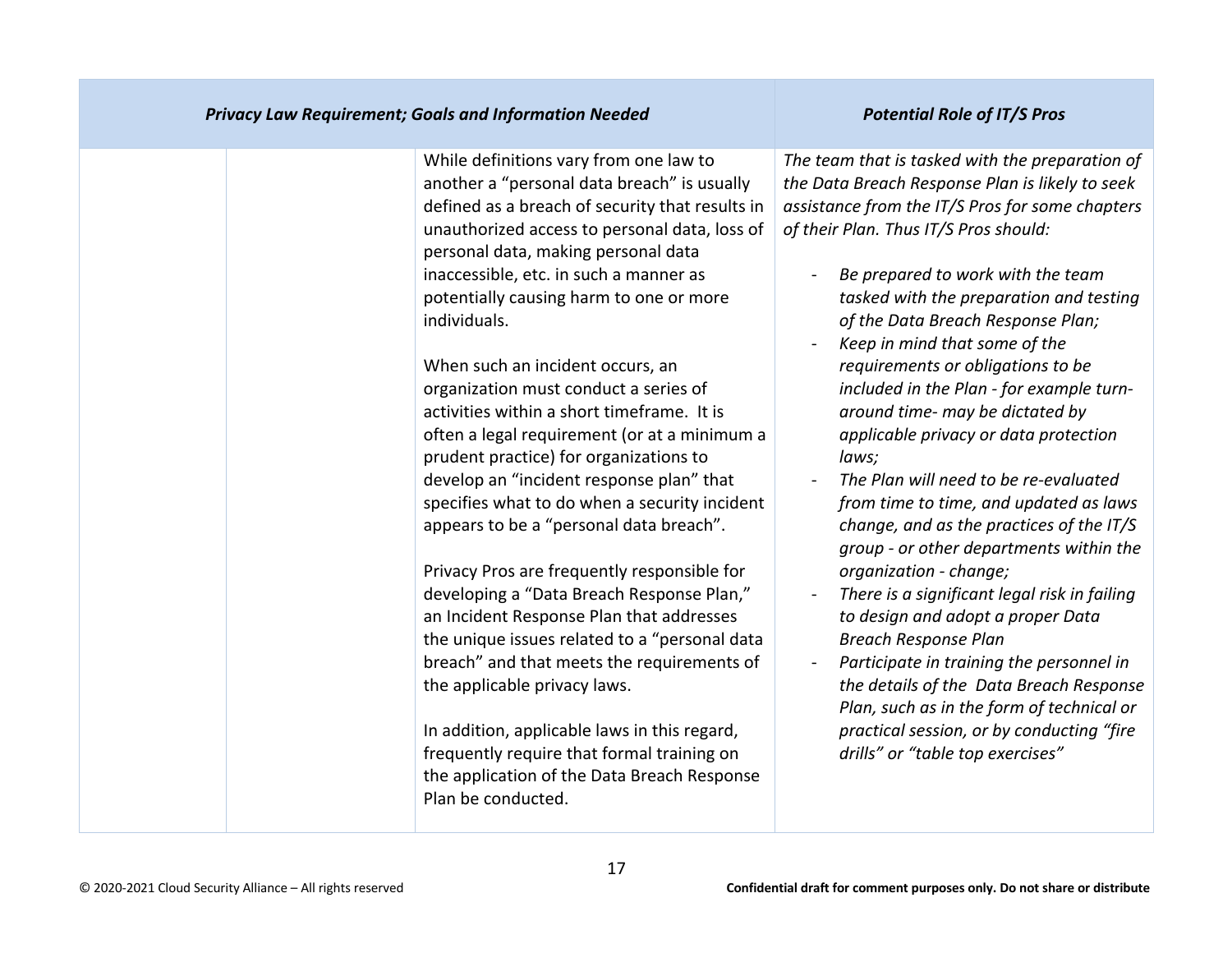| <b>Privacy Law Requirement; Goals and Information Needed</b> |                         |                                                                                                                                                                                                                                                                                                                                                                                                                                                                                                                                                                                                                                                                                                                                                                                                                                                            | <b>Potential Role of IT/S Pros</b>                                                                                                                                                                                                                                                                                                                                                                                                                                                                                                                                                                                                                                                                                                                                                                                                                                                                                                                                                                                                                                                                                                                                        |
|--------------------------------------------------------------|-------------------------|------------------------------------------------------------------------------------------------------------------------------------------------------------------------------------------------------------------------------------------------------------------------------------------------------------------------------------------------------------------------------------------------------------------------------------------------------------------------------------------------------------------------------------------------------------------------------------------------------------------------------------------------------------------------------------------------------------------------------------------------------------------------------------------------------------------------------------------------------------|---------------------------------------------------------------------------------------------------------------------------------------------------------------------------------------------------------------------------------------------------------------------------------------------------------------------------------------------------------------------------------------------------------------------------------------------------------------------------------------------------------------------------------------------------------------------------------------------------------------------------------------------------------------------------------------------------------------------------------------------------------------------------------------------------------------------------------------------------------------------------------------------------------------------------------------------------------------------------------------------------------------------------------------------------------------------------------------------------------------------------------------------------------------------------|
| 5- Security                                                  | Data Breach<br>Response | Ensuring that, in the event of a security<br>incident, the entity will be able to perform in<br>accordance with the Data Breach Response<br>Plan prepared per the section above.<br>Whether or not a Data Breach Response Plan<br>exists, in the event of a security incident, the<br>organization must promptly conduct, and an<br>expedited manner, the activities necessary<br>to address its compliance obligations in this<br>regard, such as:<br>Identify nature and scope of the<br>incident<br>Determine whether the incident is a<br>"personal data breach" as defined by<br>applicable laws<br>Determine whether it is a reportable<br>data breach, as defined by applicable<br>laws<br>Provide the broad range of<br>information required to be provided<br>when notifying the occurrence of a<br>data breach, as defined by applicable<br>law. | When a security incident occurs:<br>Cooperate with the Privacy Pros in<br>evaluating the incident and determining<br>whether the incident is a "data breach"<br>as defined in the applicable Privacy law<br>or laws.<br>When a "data breach" has been<br>identified, cooperate with the Privacy<br>Pros in evaluating whether the "data<br>breach" is a "reportable data breach",<br>as defined in the applicable Privacy Law<br>or Laws.<br>Keep in mind that the definition of what<br>constitutes a "reportable data breach"<br>varies from one law to the other.<br>Identify and apply promptly the<br>necessary measures to mitigate the<br>effect of the data breach. Note that this<br>is a security function, but keep proper<br>records as directed by the Privacy Pros<br>because they may need those records.<br>Participate in the preparation of the<br>documents, descriptions, and breach<br>notices required by applicable privacy<br>law(s) within the time frames identified<br>in these laws.<br>Participate in the preparation of press<br>releases, communiqués, and other<br>notices identified in the entity's Data<br><b>Breach Response Plan</b> |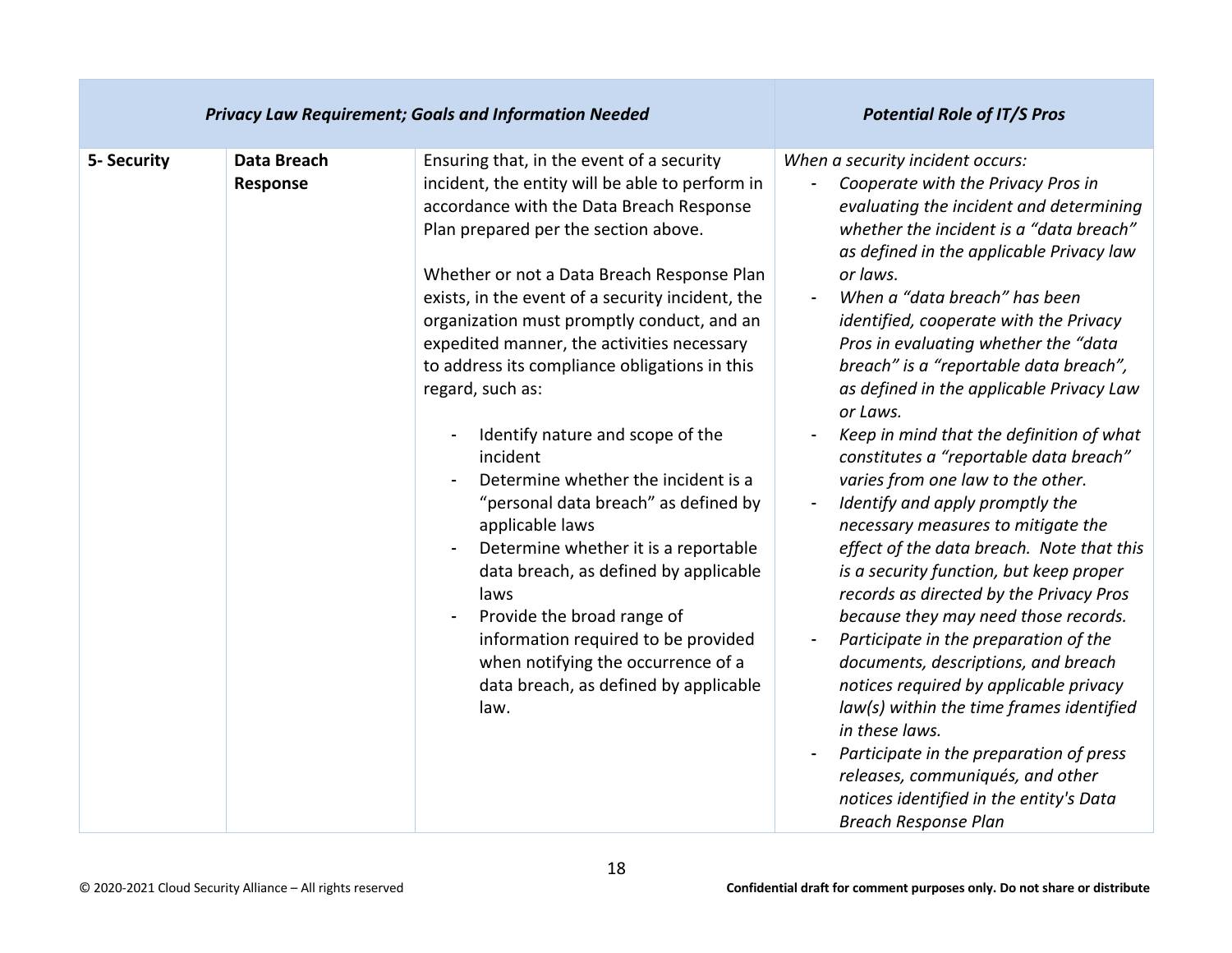|             | <b>Privacy Law Requirement; Goals and Information Needed</b>                                          | <b>Potential Role of IT/S Pros</b>                                                                                                                                                                                                                                                                                                                                                                                                                                                                          |                                                                                                                                                                                                                                                                                                                                                                                                                                                                                                                                                                                                                                                                                                                                                               |
|-------------|-------------------------------------------------------------------------------------------------------|-------------------------------------------------------------------------------------------------------------------------------------------------------------------------------------------------------------------------------------------------------------------------------------------------------------------------------------------------------------------------------------------------------------------------------------------------------------------------------------------------------------|---------------------------------------------------------------------------------------------------------------------------------------------------------------------------------------------------------------------------------------------------------------------------------------------------------------------------------------------------------------------------------------------------------------------------------------------------------------------------------------------------------------------------------------------------------------------------------------------------------------------------------------------------------------------------------------------------------------------------------------------------------------|
|             |                                                                                                       |                                                                                                                                                                                                                                                                                                                                                                                                                                                                                                             | Be prepared to provide written<br>documentation of the organization's<br>activities under the purview of the IT/S<br>Pros because it may requested by the<br>Privacy Pros to meet their<br>Accountability Obligations under<br>applicable laws.                                                                                                                                                                                                                                                                                                                                                                                                                                                                                                               |
| 5- Security | <b>Business Continuity</b><br><b>Emergencies other</b><br>than Data Breaches<br><b>Work-from-home</b> | Ensuring that the business has in place the<br>proper functions, tools, policies, to allow the<br>continuity of the operations in case of a<br>technical or physical disaster such as loss of<br>power, loss of climatization, strikes, fire, etc.,<br>such as:<br>relocation of data to a different<br>server or location<br>relocation of personnel to a different<br>location<br>Ensuring that personal data of employees<br>and customers are protected when working<br>outside of usual circumstances. | Educate the Privacy Pros about the<br>unique security issues that may arise in<br>case of a physical or technical disaster<br>Cooperate in establishing a disaster<br>recovery plan that takes into account<br>the constraints created by privacy or<br>privacy laws in the event of an<br>emergency.<br>Interact, cooperate and communicate<br>with Privacy Pros, in the event of an<br>emergency to develop a common<br>approach that ensures that both<br>personal data and entity data are<br>protected.<br>With the change in work conditions<br>resulting from the pandemic similar<br>issues may arise. Coordinate as needed<br>with the Privacy Pros to adapt the pre-<br>existing documents and policies to the<br>new turn of events, as necessary. |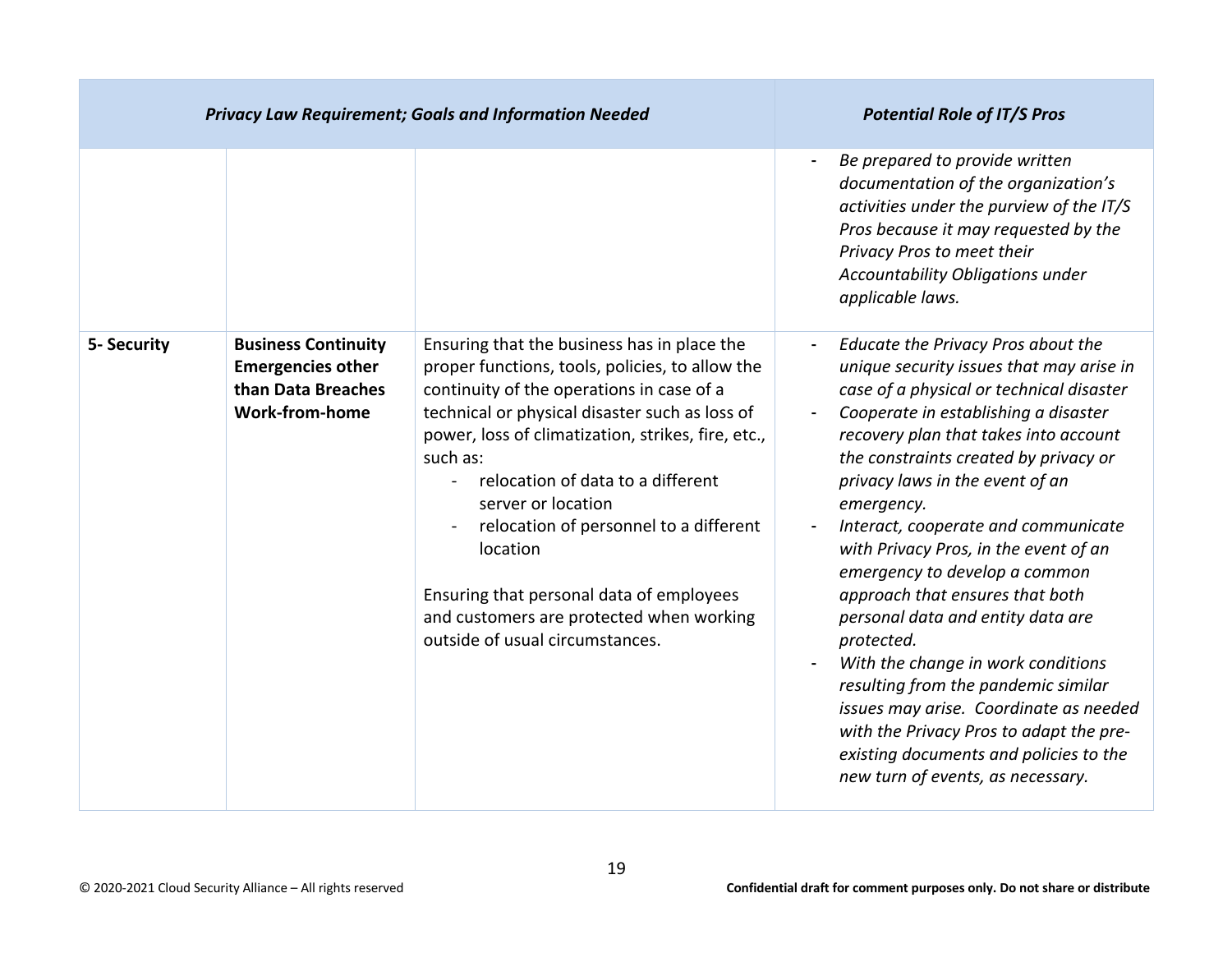| <b>Privacy Law Requirement; Goals and Information Needed</b> |                                     |                                                                                                                                                                                                                                                                    | <b>Potential Role of IT/S Pros</b>                                                                                                                                                                                                                                                                                                                                                                                                                                                                                                                                                                                                                                                                                       |
|--------------------------------------------------------------|-------------------------------------|--------------------------------------------------------------------------------------------------------------------------------------------------------------------------------------------------------------------------------------------------------------------|--------------------------------------------------------------------------------------------------------------------------------------------------------------------------------------------------------------------------------------------------------------------------------------------------------------------------------------------------------------------------------------------------------------------------------------------------------------------------------------------------------------------------------------------------------------------------------------------------------------------------------------------------------------------------------------------------------------------------|
|                                                              |                                     |                                                                                                                                                                                                                                                                    |                                                                                                                                                                                                                                                                                                                                                                                                                                                                                                                                                                                                                                                                                                                          |
| 6- Individuals'<br>rights                                    | Individuals' rights (in<br>general) | Ensuring that there are in place means to<br>receive the individual's requests, and<br>authenticate the individual making the<br>request<br>Documenting that the authentication or<br>verification procedure has been performed.                                   | Most privacy laws grant individuals a<br>number of rights and allow individuals<br>to contact an entity to exercise those<br>rights.<br>Because of the sensitivity of the<br>information sought, or to be changed or<br>erased, security plays an important role.<br>Thus, IT/S should be prepared to<br>participate in the different stages of the<br>process, such as design of the templates<br>used to communicate with an<br>individual, the type of data needed to<br>authenticate the individual, the<br>activities that result from the request,<br>etc.<br>If requested, document its processes<br>and the choices made to help Privacy<br>Pros meet their Accountability<br>Obligations under applicable laws. |
| 6- Individuals'<br>rights                                    | <b>Right to be Informed</b>         | Ensuring that the organization informs the<br>individuals of their right (if any) to be<br>informed about the collection and use of<br>their personal data when the data is<br>obtained, and that the data may be available<br>only for a specific period of time. | Keep informed of the needs of the<br>business for information that might be<br>deemed "personal data" (or equivalent)<br>Help communicate the technical reality<br>$\blacksquare$<br>to the consumer or end user with the<br>proper level of detail and clarity<br>Pay particular attention to<br>communications with parents or                                                                                                                                                                                                                                                                                                                                                                                         |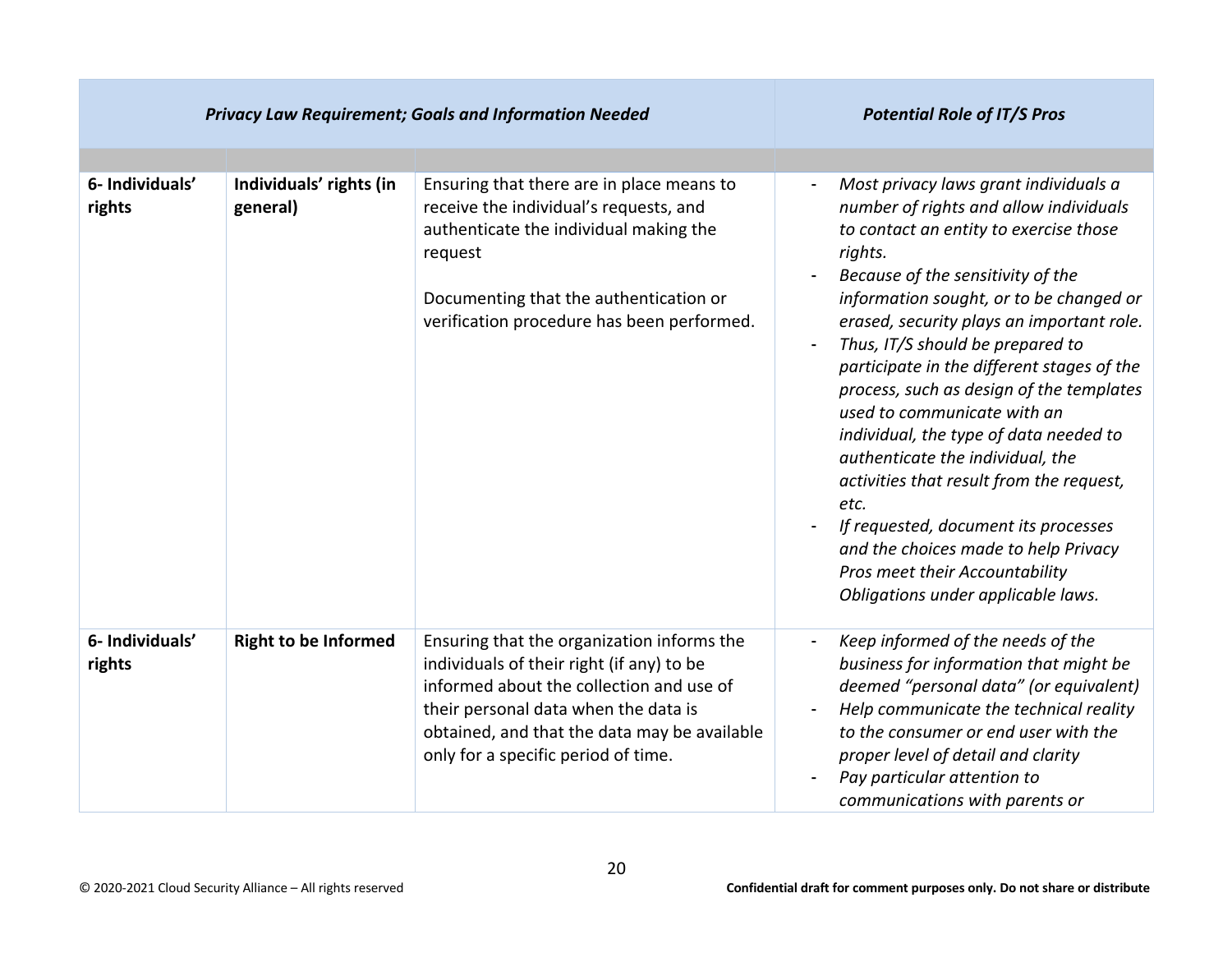|                           | <b>Privacy Law Requirement; Goals and Information Needed</b> | <b>Potential Role of IT/S Pros</b>                                                                                                                                                                                                                                                                                                                                                                                                                                                            |                                                                                                                                                                                                                                                                                                                                                                                                                                                                                                                                                                                                                                                                                                                                                                                                                                                                                                              |
|---------------------------|--------------------------------------------------------------|-----------------------------------------------------------------------------------------------------------------------------------------------------------------------------------------------------------------------------------------------------------------------------------------------------------------------------------------------------------------------------------------------------------------------------------------------------------------------------------------------|--------------------------------------------------------------------------------------------------------------------------------------------------------------------------------------------------------------------------------------------------------------------------------------------------------------------------------------------------------------------------------------------------------------------------------------------------------------------------------------------------------------------------------------------------------------------------------------------------------------------------------------------------------------------------------------------------------------------------------------------------------------------------------------------------------------------------------------------------------------------------------------------------------------|
|                           |                                                              |                                                                                                                                                                                                                                                                                                                                                                                                                                                                                               | guardians with respect to children's<br>personal data<br>Be prepared to respond to a request for<br>information concerning the collection<br>and processing of personal data                                                                                                                                                                                                                                                                                                                                                                                                                                                                                                                                                                                                                                                                                                                                 |
| 6- Individuals'<br>rights | <b>Request for Access</b>                                    | Ensuring that the entity is able to respond, in<br>a secure way, to a Request for Access: e.g.,<br>Verify the request and the identity of<br>the individual making the request;<br>Receive and record the request;<br>Collect and prepare a copy the data<br>that meet the requirements;<br>Identify potential obstacles to<br>providing the requested access (e.g. if<br>personal data is combined with<br>another person's data).<br>Documenting the response to the request<br>for access. | Cooperate with Privacy Pros in<br>designing and maintaining the<br>features, applications and records<br>necessary to receive, register and<br>respond to a request for access to<br>personal data. For example:<br>As applicable, participate in the receipt<br>and recording of the requests for access<br>to personal data<br>Verify the authenticity and legitimacy of<br>request, and of the identity of the<br>requesting person<br>Determine (in cooperation with the<br>Privacy Pros) which personal data has<br>been collected, including assess the<br>complexity and costs of the collection,<br>identification of the relevant forms of<br>data that might respond to the request<br>Assist in the collection of the requested<br>information while maintaining<br>adequate security of that information,<br>and other information (e.g. personal or<br>confidential data that pertains to third |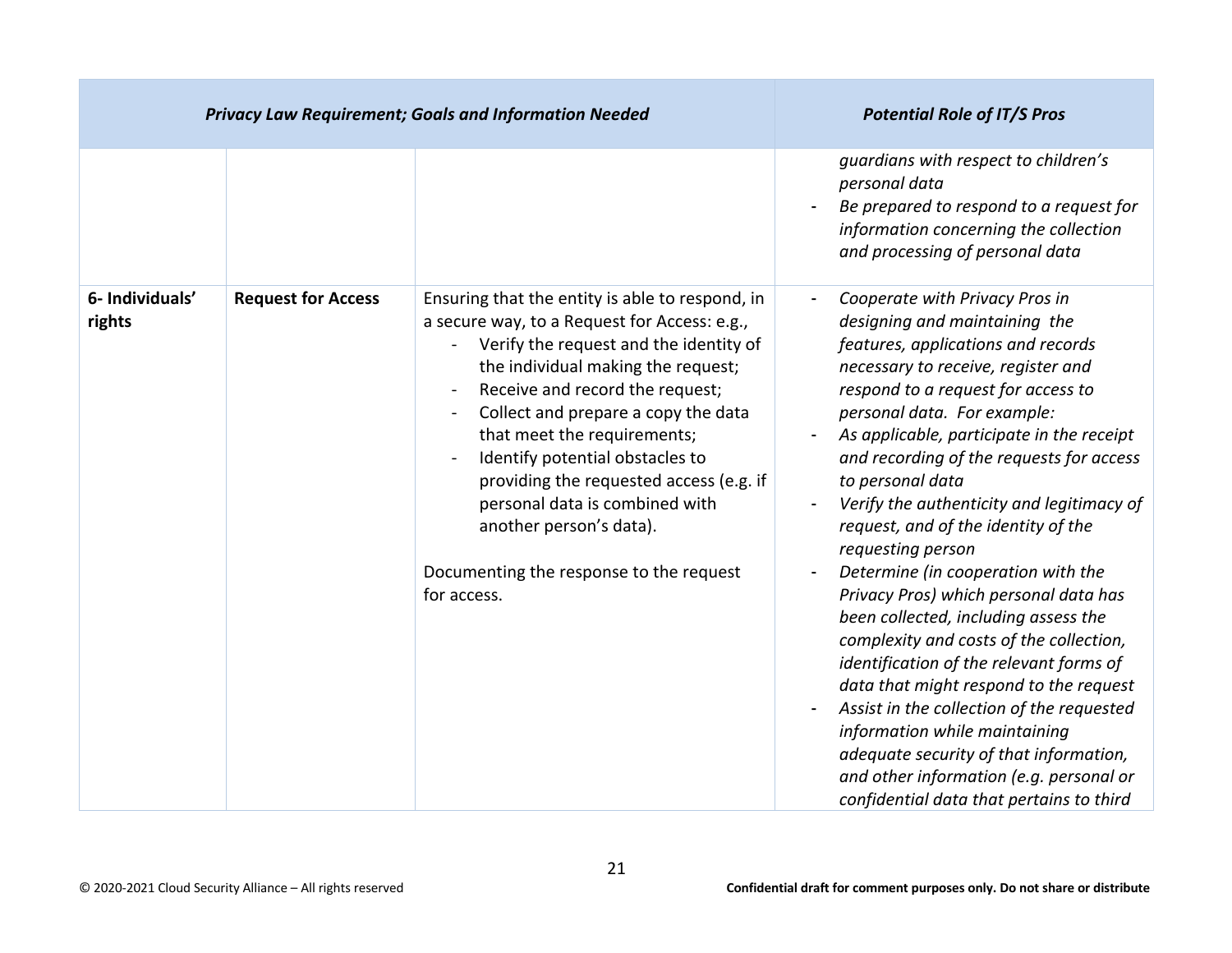|                           |                                         | <b>Privacy Law Requirement; Goals and Information Needed</b>                                                                                                                                                                                                                                                                                                                                                                                                                                                                                                                                                                                                | <b>Potential Role of IT/S Pros</b>                                                                                                                                                                                                                                                                                                                                                                                                                                                                                                                                                                                                                                    |
|---------------------------|-----------------------------------------|-------------------------------------------------------------------------------------------------------------------------------------------------------------------------------------------------------------------------------------------------------------------------------------------------------------------------------------------------------------------------------------------------------------------------------------------------------------------------------------------------------------------------------------------------------------------------------------------------------------------------------------------------------------|-----------------------------------------------------------------------------------------------------------------------------------------------------------------------------------------------------------------------------------------------------------------------------------------------------------------------------------------------------------------------------------------------------------------------------------------------------------------------------------------------------------------------------------------------------------------------------------------------------------------------------------------------------------------------|
|                           |                                         |                                                                                                                                                                                                                                                                                                                                                                                                                                                                                                                                                                                                                                                             | parties and that might create a risk to<br>third parties)<br>Cooperate with Privacy Pros in<br>identifying the information that<br>responds to the requests,<br>If requested, document its processes<br>and the choices made to help Privacy<br>Pros meet their Accountability<br>Obligations under applicable laws.                                                                                                                                                                                                                                                                                                                                                  |
| 6- Individuals'<br>rights | <b>Request for</b><br><b>Correction</b> | Ensuring that the entity is able to respond, in<br>a secure way, to an individual's Request for<br>Correction; e.g.<br>Verify the request and the identity of<br>$\blacksquare$<br>the individual making the request;<br>Determine whether the request is<br>founded;<br>Evaluate and anticipate effects of the<br>correction on the efficacy or strength<br>of pre-existing security measures;<br>Evaluate the effect of the correction<br>on third parties or service providers,<br>such as the need to inform certain<br>third parties or service providers<br>about the correction, or requiring<br>them to also make the correction, if<br>applicable; | Cooperate with Privacy Pros in<br>designing and maintaining the<br>features, applications and records<br>necessary to receive, register and<br>respond to a request for correction of<br>personal data. For example:<br>As applicable, participate in the receipt<br>and recording of the requests for<br>correction<br>Determine (in cooperation with the<br>$\blacksquare$<br>Privacy Pros) whether the request for<br>correction is founded, and how to<br>respond to it.<br>Identifying which personal data must be<br>corrected, and how the correction may<br>be made in a secure manner; including<br>assessing the complexity and costs of<br>the correction. |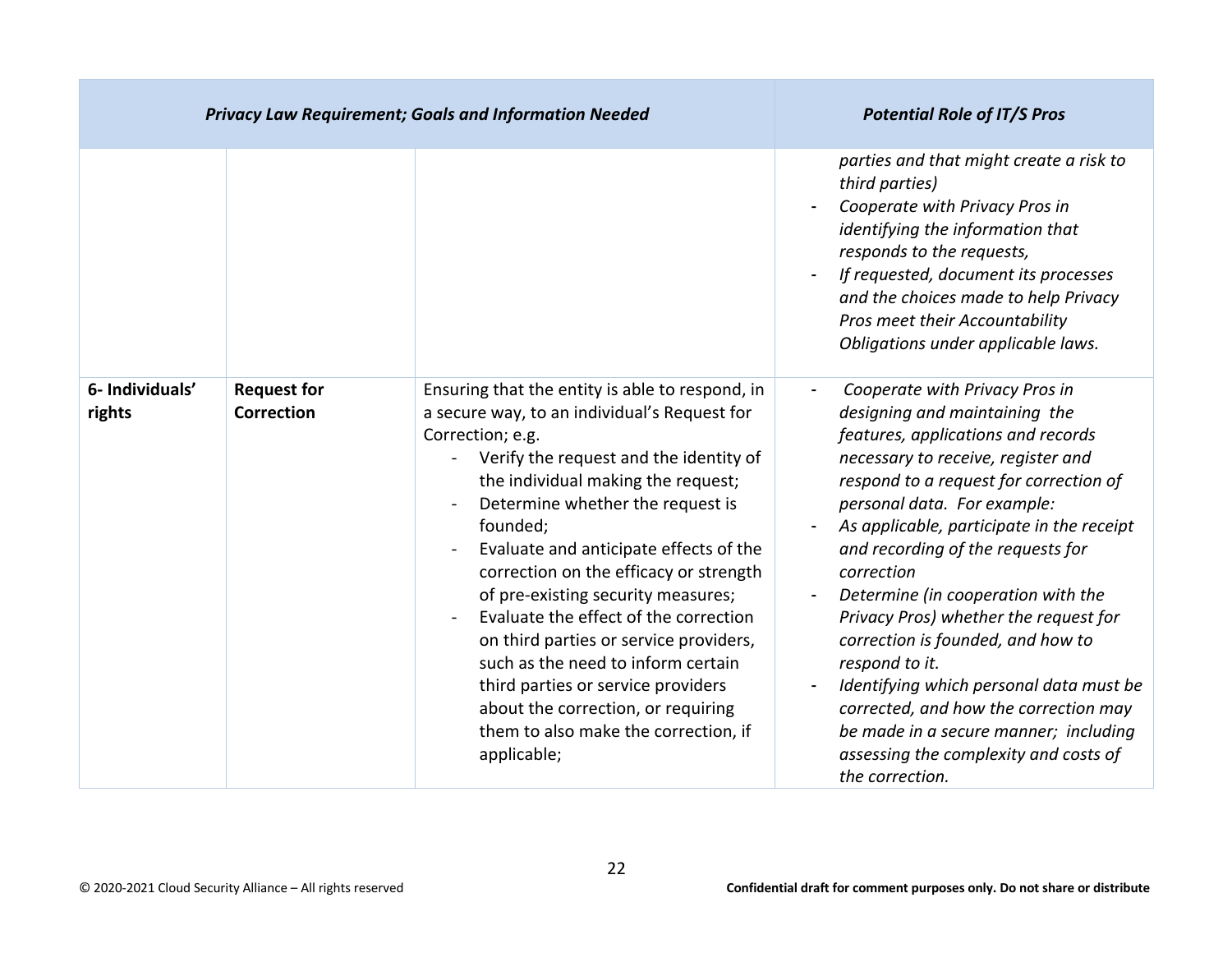|                           | <b>Privacy Law Requirement; Goals and Information Needed</b>                                                     |                                                                                                                                                                                                                                                                                                                                                                                                                                                                                                                                                                                           | <b>Potential Role of IT/S Pros</b>                                                                                                                                                                                                                                                                                                                                                                                                                                                                                                                     |
|---------------------------|------------------------------------------------------------------------------------------------------------------|-------------------------------------------------------------------------------------------------------------------------------------------------------------------------------------------------------------------------------------------------------------------------------------------------------------------------------------------------------------------------------------------------------------------------------------------------------------------------------------------------------------------------------------------------------------------------------------------|--------------------------------------------------------------------------------------------------------------------------------------------------------------------------------------------------------------------------------------------------------------------------------------------------------------------------------------------------------------------------------------------------------------------------------------------------------------------------------------------------------------------------------------------------------|
|                           |                                                                                                                  | Meet the time frames and other<br>requirements identified in applicable<br>laws.<br>Communicating to third parties, or service<br>providers the need to complete the<br>correction in their databases as required by<br>applicable laws.<br>Documenting the response to the Request<br>for Correction                                                                                                                                                                                                                                                                                     | Once the corrections are made,<br>determining how to disseminate among<br>third parties, service providers, etc. the<br>need to make the corrections in a safe<br>and secure mode<br>Assess the complexity and costs of the<br>collection, and identifying the<br>restrictions, exceptions and other<br>barriers to the corrections<br>If requested, document its processes<br>and the choices made to help Privacy<br>Pros meet their Accountability<br>Obligations under applicable laws.                                                            |
| 6- Individuals'<br>rights | Request for deletion,<br>blocking, restriction<br>of the processing,<br>objection to the use<br>of personal data | Ensuring that the entity is able to respond, in<br>a secure way, to an individual's request for<br>deletion, blocking, restriction of processing<br>or objection to the processing; e.g.,<br>Ability to verify the validity of the<br>request, and the identity of the<br>individual allegedly making the<br>request,<br>Existence of a process for receiving<br>and recording the request;<br>Ability to determine whether the<br>request is founded or whether there<br>are exceptions, exemptions,<br>Identifying the potential effects of<br>the deletion, blocking or restriction of | Cooperate with Privacy Pros in<br>designing and maintaining the<br>features, applications and records<br>necessary to receive, register and<br>respond to a request for deletion,<br>blocking, restriction of the processing.<br>For example:<br>As applicable, participate in the receipt<br>and recording of the requests for<br>deletion, blocking, restriction of the<br>processing<br>Determine (in cooperation with the<br>Privacy Pros) whether the request for<br>deletion, blocking or restriction of<br>processing meets the requirements in |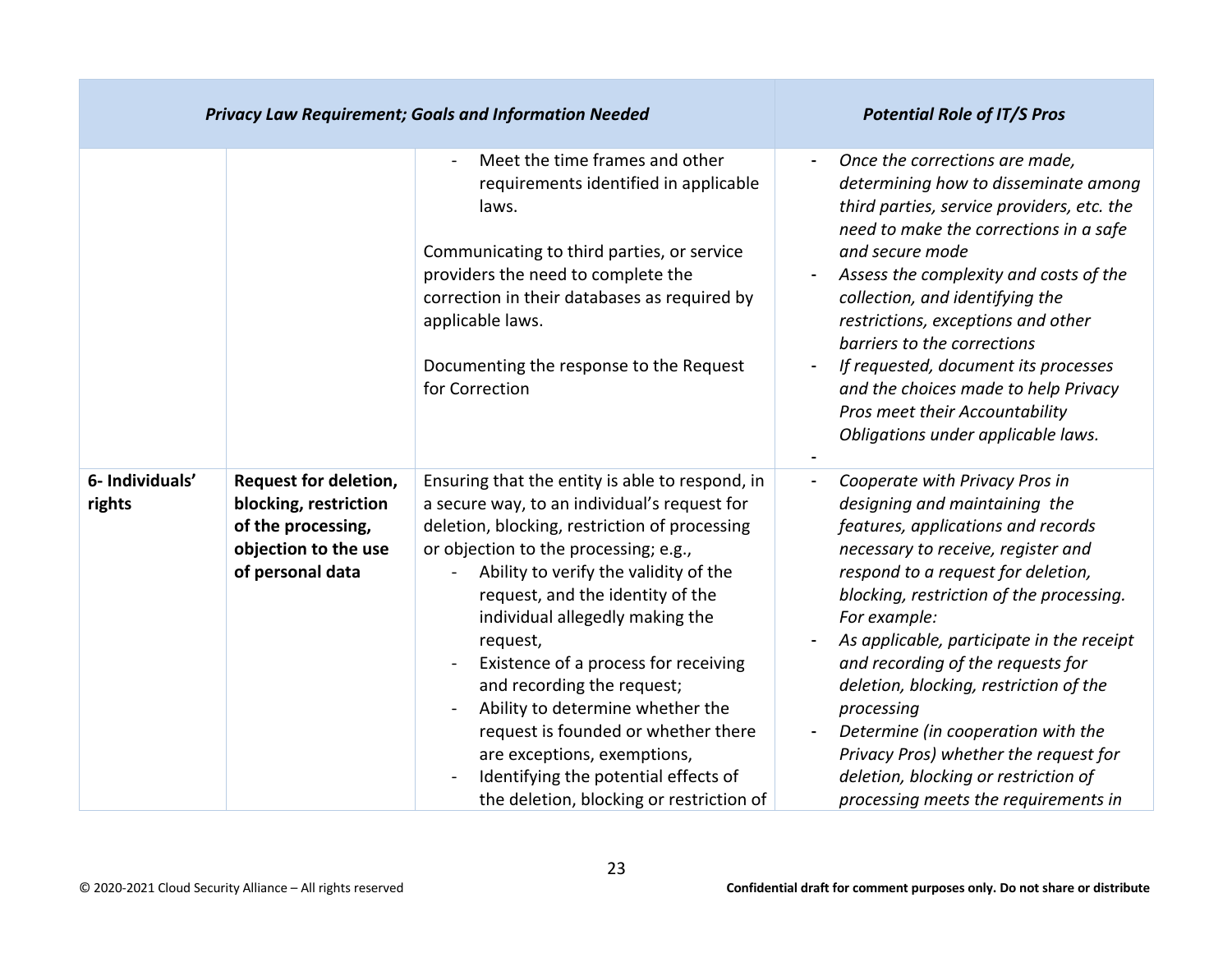| <b>Privacy Law Requirement; Goals and Information Needed</b>                                                                                                                                                                                                                                                                                                                                                                                                                                                                                                                                                                                                                                                                                                                                                                                                                                                                                                                                                    | <b>Potential Role of IT/S Pros</b>                                                                                                                                                                                                                                                                                                                                                                                                                                                                                                                                                                                                                                                                                                                                                                                                                                                                                  |
|-----------------------------------------------------------------------------------------------------------------------------------------------------------------------------------------------------------------------------------------------------------------------------------------------------------------------------------------------------------------------------------------------------------------------------------------------------------------------------------------------------------------------------------------------------------------------------------------------------------------------------------------------------------------------------------------------------------------------------------------------------------------------------------------------------------------------------------------------------------------------------------------------------------------------------------------------------------------------------------------------------------------|---------------------------------------------------------------------------------------------------------------------------------------------------------------------------------------------------------------------------------------------------------------------------------------------------------------------------------------------------------------------------------------------------------------------------------------------------------------------------------------------------------------------------------------------------------------------------------------------------------------------------------------------------------------------------------------------------------------------------------------------------------------------------------------------------------------------------------------------------------------------------------------------------------------------|
| the processing on third parties or<br>service providers, such as the need to<br>inform certain third parties or service<br>providers that the data has been<br>deleted, blocked, or its processing<br>restricted<br>Requiring such third parties or service<br>$\overline{a}$<br>providers to delete, block or restrict<br>the processing, as applicable<br>Evaluate the effects of the deletion,<br>$\blacksquare$<br>blocking, restriction, on the security<br>measures used by the entity or by its<br>service providers or others<br>Meet the time frames and other<br>requirements defined in applicable<br>laws.<br>Ensuring that, if data is to be deleted, the<br>data disposal is completed in compliance<br>with the relevant data disposal or deletion<br>laws.<br>Communicating to third parties or service<br>providers the request for deletion, in<br>accordance with applicable law.<br>Documenting the response to the request<br>for deletion, blocking, or restriction of the<br>processing. | the applicable laws, and how to<br>implement such request.<br>Identifying which personal data must be<br>delete, blocked, restricted, and which<br>may not or must not the deleted,<br>blocked, restricted, due to legal,<br>contractual or other requirements<br>Identifying how the deletion, blocking,<br>etc. may be made in a secure manner;<br>including assessing the complexity and<br>costs of the correction.<br>Once the deletion, blocking, or<br>restrictions have been completed,<br>conduct the applicable reporting,<br>archiving, etc. required by laws,<br>regulations, policies, etc.<br>Assess the complexity and costs of the<br>collection, and identifying the<br>restrictions, exceptions and other<br>barriers to those activities<br>If requested, document its processes<br>and the choices made to help Privacy<br>Pros meet their Accountability<br>Obligations under applicable laws. |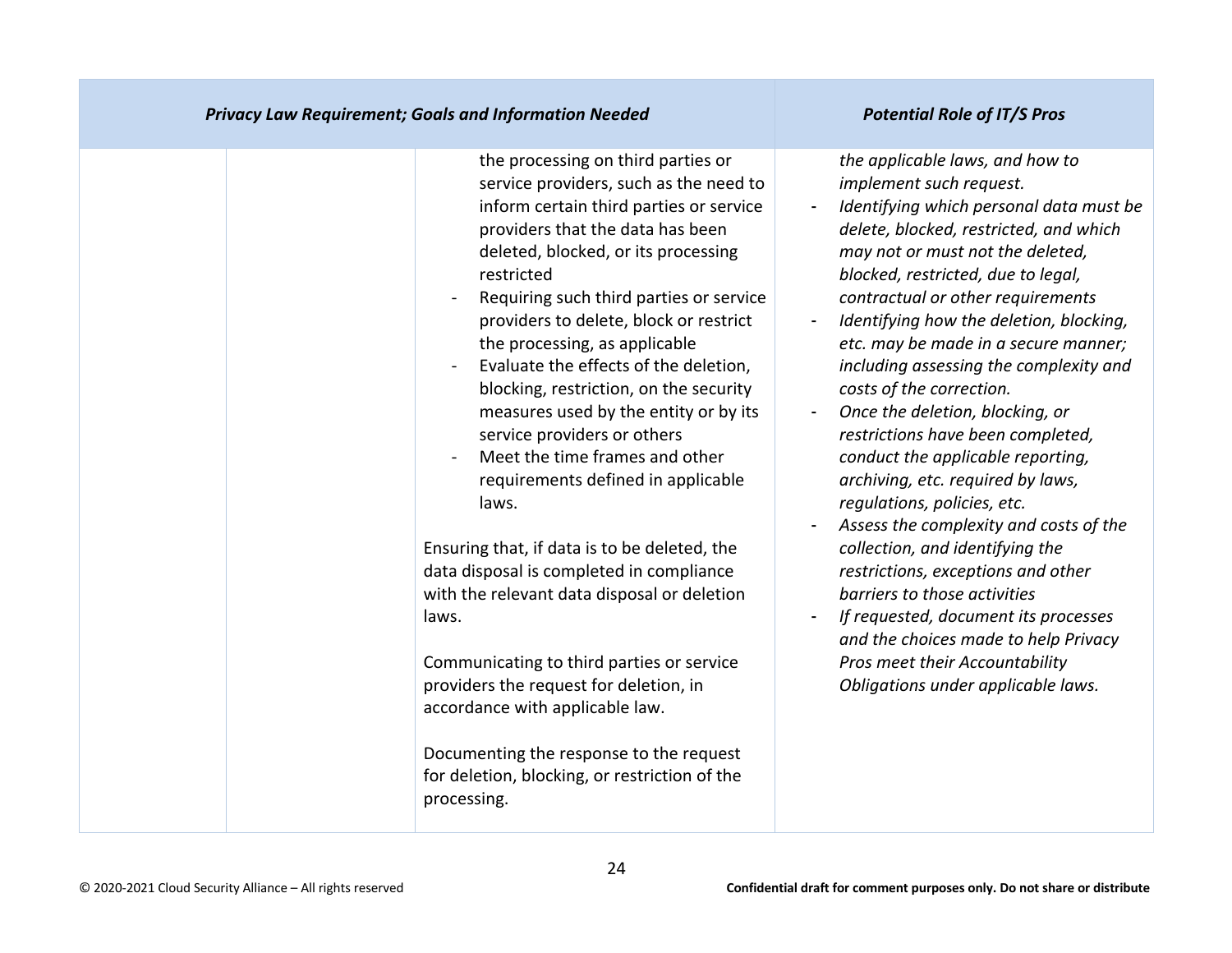| <b>Privacy Law Requirement; Goals and Information Needed</b> |                                        |                                                                                                                                                                                                                                                                                                                                                                                                                                                                                                                                                                                                                                                                                                                                                                                                                                                                                                                                         | <b>Potential Role of IT/S Pros</b>                                                                                                                                                                                                                                                                                                                                                                                                                                                                                                                                                                                                                                                                                                                                                                                                                                                                                                                                                                                                                                                                         |
|--------------------------------------------------------------|----------------------------------------|-----------------------------------------------------------------------------------------------------------------------------------------------------------------------------------------------------------------------------------------------------------------------------------------------------------------------------------------------------------------------------------------------------------------------------------------------------------------------------------------------------------------------------------------------------------------------------------------------------------------------------------------------------------------------------------------------------------------------------------------------------------------------------------------------------------------------------------------------------------------------------------------------------------------------------------------|------------------------------------------------------------------------------------------------------------------------------------------------------------------------------------------------------------------------------------------------------------------------------------------------------------------------------------------------------------------------------------------------------------------------------------------------------------------------------------------------------------------------------------------------------------------------------------------------------------------------------------------------------------------------------------------------------------------------------------------------------------------------------------------------------------------------------------------------------------------------------------------------------------------------------------------------------------------------------------------------------------------------------------------------------------------------------------------------------------|
| 6- Individuals'<br>rights                                    | <b>Request for data</b><br>portability | Ensuring that the entity is able to respond, in<br>a secure way, to an individual's request for<br>portability; e.g.<br>Ability to verify the validity of the<br>request, and the identity of the<br>individual allegedly making the<br>request;<br>Establishing a process for receiving<br>and recording the requests<br>Determining whether there are<br>exceptions, exemptions, obstacles,<br>prohibitions, etc.<br>Determining whether there are<br>technical, physical or legal obstacles<br>to collecting and organizing the data<br>in preparation for the transfer;<br>Determining whether there might be<br>security obstacles to the collection or<br>transfer of the data<br>Identifying the means to be used to<br>transfer the requested data in a<br>secure way;<br>Complying with the time frames and<br>other requirements defined in<br>applicable laws.<br>Documenting the response to the request<br>for portability | Cooperate with Privacy Pros in<br>$\blacksquare$<br>designing and maintaining the<br>processes, specifications, applications<br>and records necessary to receive,<br>register and respond to a request for<br>data portability. For example:<br>As applicable, participate in the receipt<br>and recording of the requests for<br>portability, and identifying all records to<br>be transferred and records that should<br>not be transferred.<br>Assess the complexity and costs of the<br>collection, and identify the restrictions,<br>exceptions and other barriers to those<br>activities.<br>Determine (in cooperation with the<br>Privacy Pros) whether the request for<br>data portability meets the requirements<br>or definitions in the applicable laws, and<br>how to implement such request.<br>Identifying which personal data must be<br>transferred, and which may not or must<br>not be transferred.<br>Identify the consequences of the<br>transfer (and likely subsequent deletion<br>or blocking of the data) on the efficacy<br>of the overall security of the entity's<br>databases; |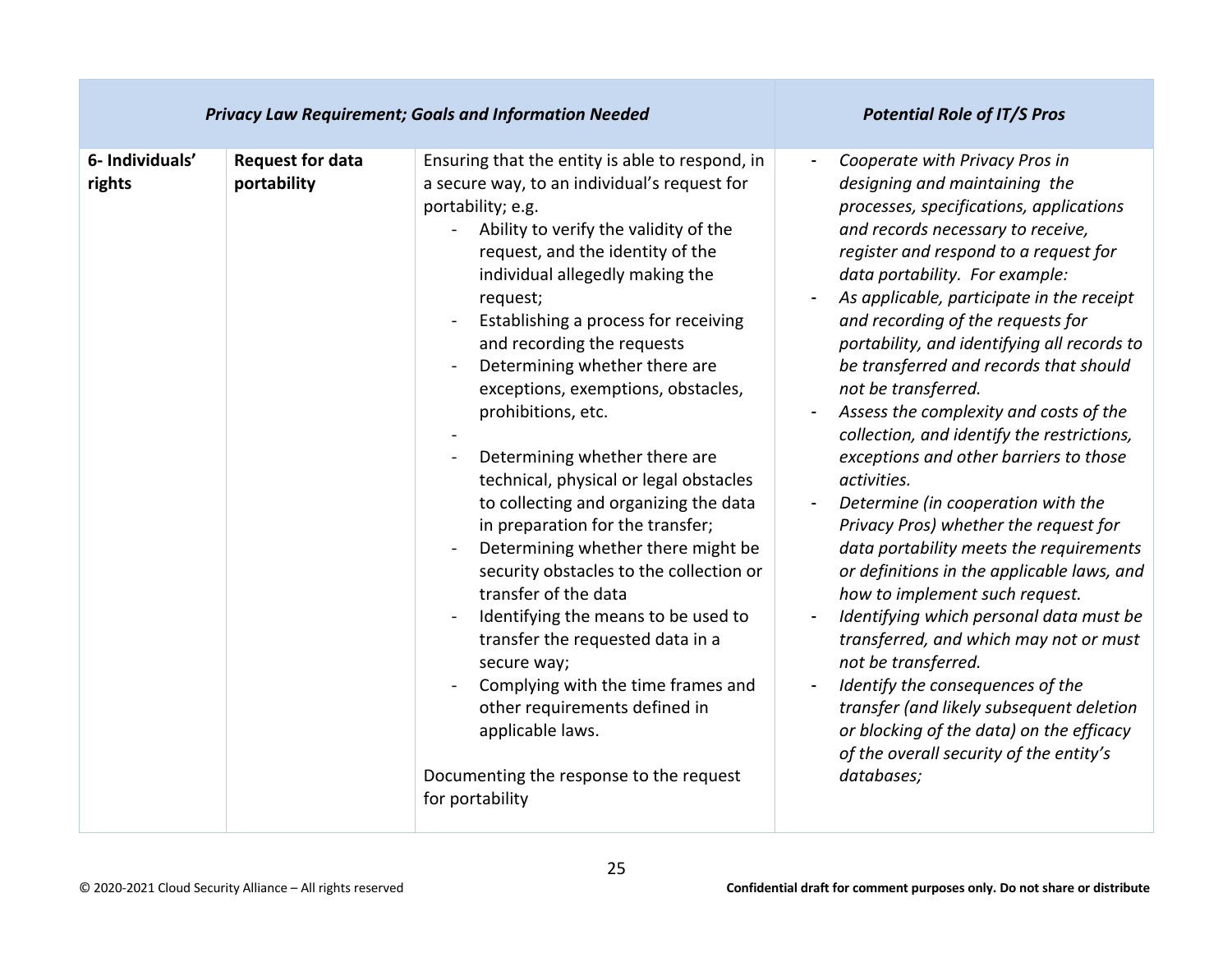|                           |                                                                                   | <b>Privacy Law Requirement; Goals and Information Needed</b>                                                                                                                                                                                                                                                                                                                                                                      | <b>Potential Role of IT/S Pros</b>                                                                                                                                                                                                                                                                                                                                                                                                                                                                                                                                                                   |
|---------------------------|-----------------------------------------------------------------------------------|-----------------------------------------------------------------------------------------------------------------------------------------------------------------------------------------------------------------------------------------------------------------------------------------------------------------------------------------------------------------------------------------------------------------------------------|------------------------------------------------------------------------------------------------------------------------------------------------------------------------------------------------------------------------------------------------------------------------------------------------------------------------------------------------------------------------------------------------------------------------------------------------------------------------------------------------------------------------------------------------------------------------------------------------------|
|                           |                                                                                   |                                                                                                                                                                                                                                                                                                                                                                                                                                   | Determine the related measures, such<br>as whether data must be (or not be)<br>archived, or must be (or not be) erased.<br>Identifying how the deletion, blocking,<br>etc. may be made in a secure manner;<br>including assessing the complexity and<br>costs of the correction.<br>Once the transfer is completed, conduct<br>the applicable reporting, record<br>keeping, archiving, etc. required by<br>laws, regulations, policies, etc.<br>If requested, document its processes<br>and the choices made to help Privacy<br>Pros meet their Accountability<br>Obligations under applicable laws. |
| 6- Individuals'<br>rights | <b>Rights concerning</b><br><b>Automated</b><br><b>Processing &amp; Profiling</b> | Ensuring that the entity is able to respond to<br>an individual's request regarding automated<br>decision making and provide explanations on<br>the logic used.<br>Verifying the identity of the individual<br>making the request, and the nature and<br>scope of the request<br>Communicating internally with the<br>stakeholders to provide response within the<br>time frames, and in the form, required by<br>applicable law. | Cooperate with Privacy Pros and others<br>in designing and maintaining the<br>features, applications and records<br>necessary to receive, register and<br>respond to a request for regarding<br>profiling: For example:<br>As applicable, participate in the receipt<br>and recording of the requests for<br>information regarding profiling and<br>similar activities<br>Determine (in cooperation with the<br>Privacy Pros) whether the request meets                                                                                                                                              |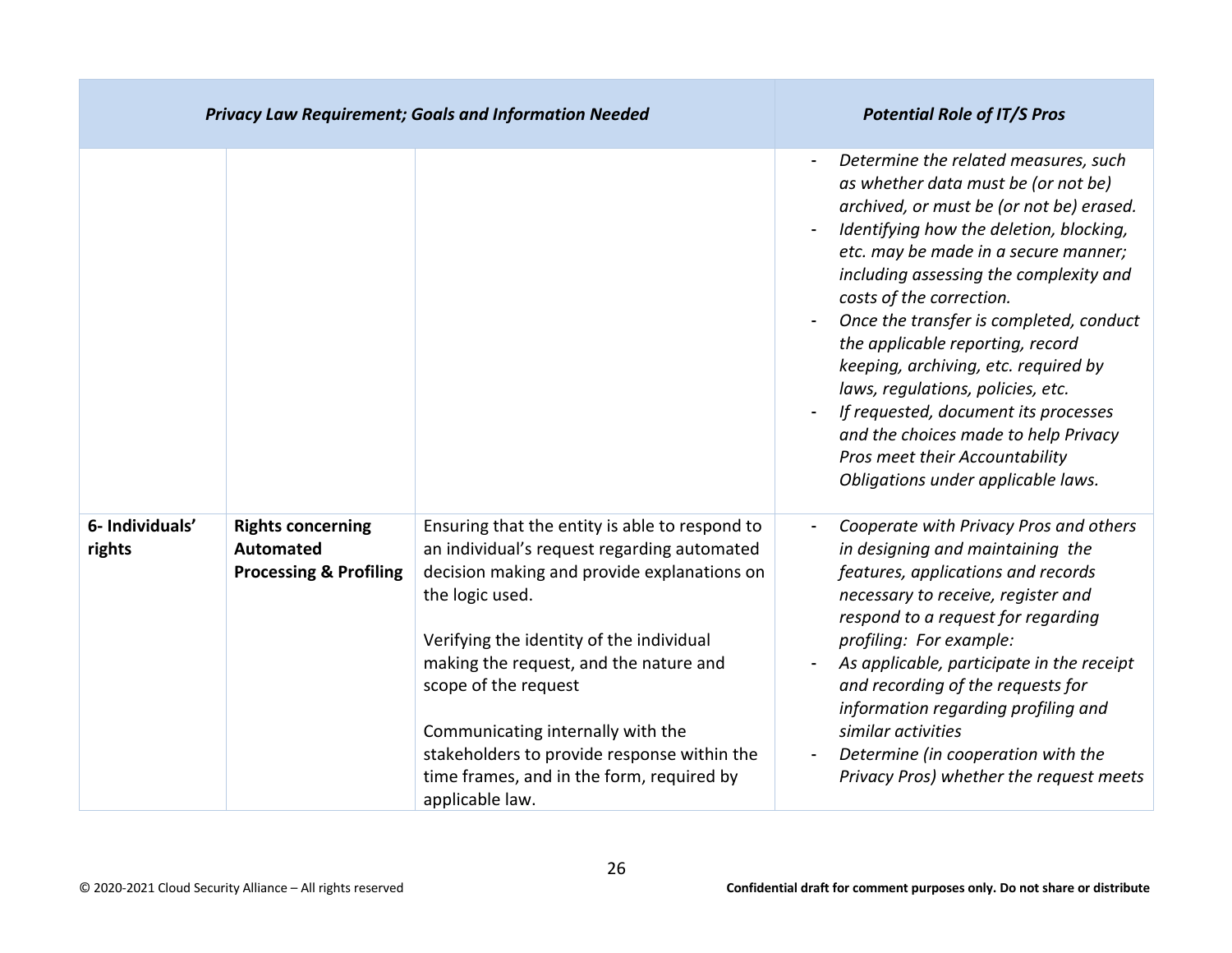| <b>Privacy Law Requirement; Goals and Information Needed</b> |                                      |                                                                                                                                                                                   | <b>Potential Role of IT/S Pros</b>                                                                                                                                                                                                                                                                                                                                                                                                                                                                                                                                                                   |
|--------------------------------------------------------------|--------------------------------------|-----------------------------------------------------------------------------------------------------------------------------------------------------------------------------------|------------------------------------------------------------------------------------------------------------------------------------------------------------------------------------------------------------------------------------------------------------------------------------------------------------------------------------------------------------------------------------------------------------------------------------------------------------------------------------------------------------------------------------------------------------------------------------------------------|
|                                                              |                                      | Documenting its response to the request<br>concerning automated processing and<br>profiling.                                                                                      | the requirements in the applicable laws,<br>and how to implement such request.<br>Identifying which information to be<br>provided.<br>Once the issue addressed conduct the<br>applicable reporting, archiving, etc.<br>required by laws, regulations, policies,<br>etc.<br>Assess the complexity and costs of a<br>change in the methods previously used,<br>to avoid encountering similar problems<br>or other barriers to those activities<br>If requested, document its processes<br>and the choices made to help Privacy<br>Pros meet their Accountability<br>Obligations under applicable laws. |
|                                                              |                                      |                                                                                                                                                                                   |                                                                                                                                                                                                                                                                                                                                                                                                                                                                                                                                                                                                      |
| 7- Management                                                | <b>Oversight and</b><br>monitoring   | Ensuring that when Privacy Group conducts<br>its monitoring and audit activities, it receives<br>adequate assistance and cooperation from<br>IT/ Security Group                   | IT/S is likely to be requested to have<br>processes and tools available to provide<br>the assistance needed.                                                                                                                                                                                                                                                                                                                                                                                                                                                                                         |
| 7- Management                                                | <b>Assistance and</b><br>Cooperation | Ensuring that the respective leaders of the<br>Privacy Group and the IT/S Group conduct<br>periodic meeting to coordinate activities,<br>findings, concerns, and proposed changes | These activities require full cooperation<br>and interaction of the Privacy Group<br>and the IT/S group<br>Time for regular meetings should be<br>allocated.                                                                                                                                                                                                                                                                                                                                                                                                                                         |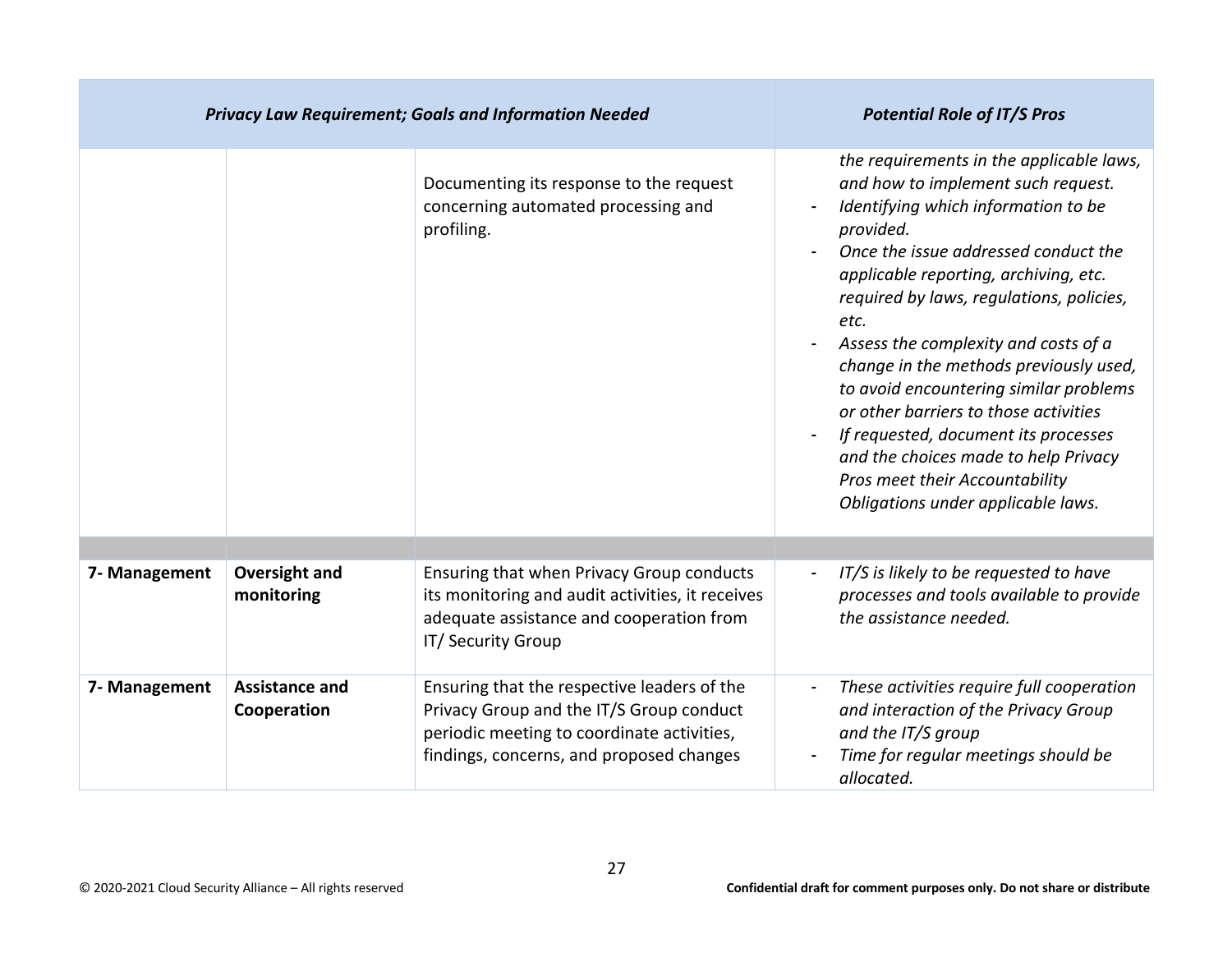|               | <b>Privacy Law Requirement; Goals and Information Needed</b>                                                                                                                                                                             | <b>Potential Role of IT/S Pros</b>                                                                                                                                                                                                                                                                                                                                                                                                                                                                                                                                                                                                                                                                                                                                                                                                                                           |                                                                                                                                                                                                                                                                                                                                                                                                                                                                                                                                                                                  |
|---------------|------------------------------------------------------------------------------------------------------------------------------------------------------------------------------------------------------------------------------------------|------------------------------------------------------------------------------------------------------------------------------------------------------------------------------------------------------------------------------------------------------------------------------------------------------------------------------------------------------------------------------------------------------------------------------------------------------------------------------------------------------------------------------------------------------------------------------------------------------------------------------------------------------------------------------------------------------------------------------------------------------------------------------------------------------------------------------------------------------------------------------|----------------------------------------------------------------------------------------------------------------------------------------------------------------------------------------------------------------------------------------------------------------------------------------------------------------------------------------------------------------------------------------------------------------------------------------------------------------------------------------------------------------------------------------------------------------------------------|
|               |                                                                                                                                                                                                                                          |                                                                                                                                                                                                                                                                                                                                                                                                                                                                                                                                                                                                                                                                                                                                                                                                                                                                              | Both sides should share the names and<br>contact information of the individuals,<br>and as applicable identify other<br>individuals, and should promptly inform<br>each other of changes in leadership or<br>participants                                                                                                                                                                                                                                                                                                                                                        |
| 8- Management | Accountability;<br><b>Record Keeping</b><br>Most laws and<br>data supervisory<br>authorities<br>require that<br>organizations be<br>able to<br>document how<br>they comply with<br>the applicable<br>privacy or data<br>protection laws. | Ensuring that the organization keeps<br>appropriate records of its activities so that it<br>can demonstrate:<br>That it complies with the<br>$\blacksquare$<br>requirements of applicable privacy or<br>data protection laws and principles,<br>That is has in place measures that<br>$\blacksquare$<br>are appropriate, adequate and<br>effective for the intended purposes.<br>That it has conducted proper<br>$\blacksquare$<br>evaluation of the needs and the risks<br>in order to identify the measures and<br>means that are the appropriate to<br>address the requirements of the<br>applicable privacy and data<br>protection laws within the framework<br>of its operations, its budget,<br>workforce, the nature, sensitivity and<br>volume of personal data to be<br>processed, the nature of the<br>processing, and the risk associated<br>with this processing | IT/S is likely to be requested to:<br>Participate in the development of some<br>of these processes, procedures, etc.<br>Implement these processes, procedures,<br>at a minimum in those of its operations<br>that pertain to the processing of<br>personal data<br>Have in place processes and tools<br>available to provide the assistance<br>needed.<br>Keep, and when so requested, be able<br>and willing to provide, documentation<br>regarding its processes and the choices<br>made, and the training provided to its<br>personnel on those policies, processes,<br>etc., |